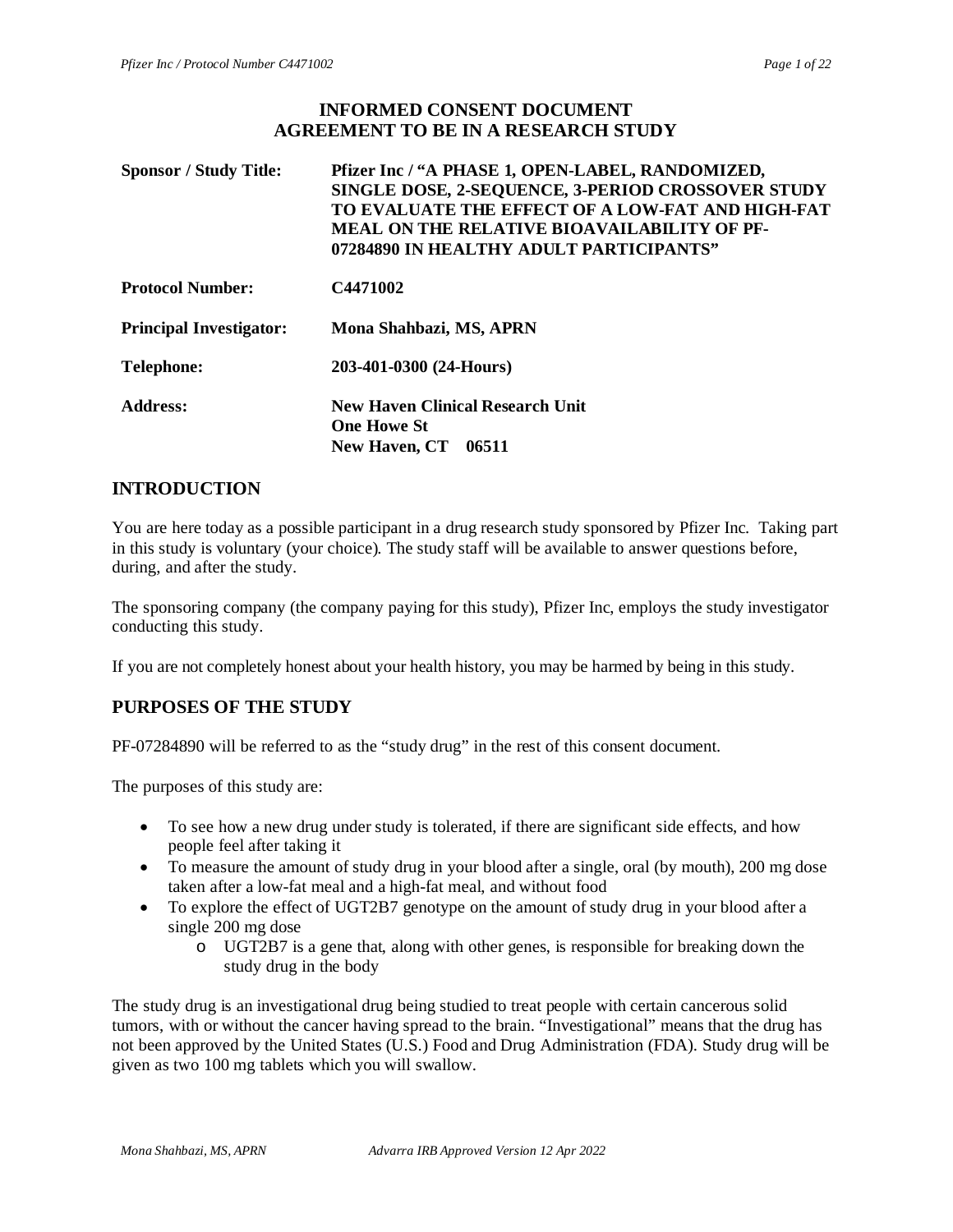## **ABOUT THE STUDY**

## **Number of Study Participants**

There will be about 12 participants taking part in this study.

## **Length of Study for Participants**

You will be in this study for about 40 days. This does not include the time between screening and dosing, which can be up to 28 days.

This study involves:

- 3 dosing periods during 1 continuous admission
- 14 overnight stays at the Clinical Research Unit (CRU). You will not be able to leave the CRU during that time
- 1 follow-up phone call about 4 weeks after the last dose of study drug

There will be at least 5 days between each dose

## **Eligibility to Participate in Another Drug Study**

Your eligibility to take part in another study depends on information from this study and the ongoing study. You may be eligible to receive a different study drug in another study as soon as 30 days after your last dose of study drug in this study. This is true for most drugs. Some drugs may stay in your body longer which means that you may have to wait longer before joining another study. These results are usually known after your last blood sample is tested. We will tell you this as soon as possible. We will also tell you if there is a longer than usual period of time that you should not be in another drug study after this one. Our goal is to keep you from doing anything that might potentially harm you.

#### **Dosing Plan**

The dose of the study drug that will be used to treat people with cancer is not yet known.

Dosing in this study is planned as follows:

| Number of<br>Participants |                        | <b>Study Period</b>    |                        |
|---------------------------|------------------------|------------------------|------------------------|
|                           |                        |                        |                        |
|                           | <b>Study Treatment</b> | <b>Study Treatment</b> | <b>Study Treatment</b> |
|                           |                        |                        |                        |
|                           | <b>Study Treatment</b> | <b>Study Treatment</b> | <b>Study Treatment</b> |
|                           |                        |                        |                        |

Study Treatment A: 200 mg of study drug (two 100 mg tablets) under fasted conditions (without food) Study Treatment B: 200 mg of study drug (two 100 mg tablets) after a low-fat meal Study Treatment C: 200 mg of study drug (two 100 mg tablets) after a high-fat meal

The dose in Period 3 may be decreased based on the safety data from the first 2 study periods.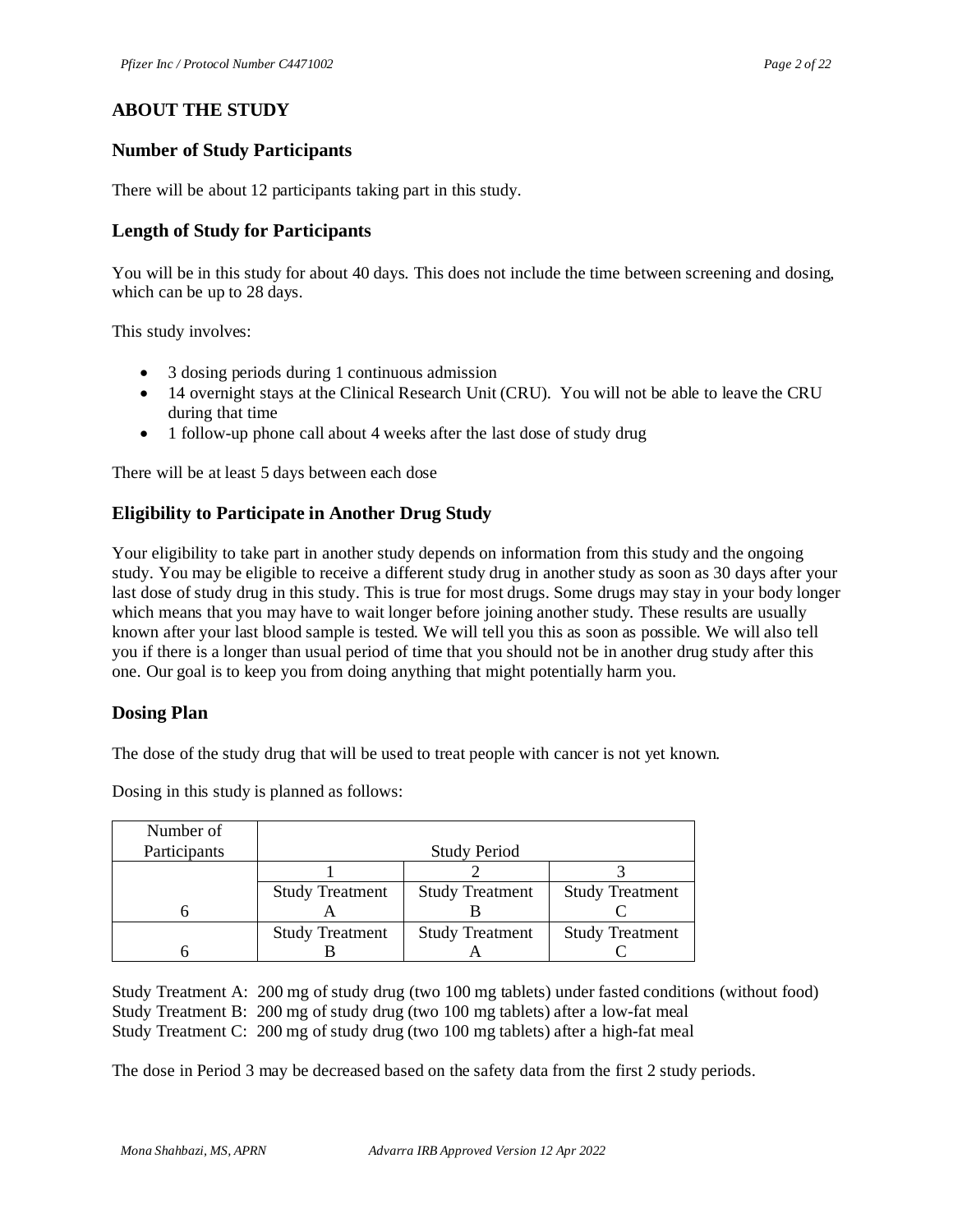On Day 1 of each period, you will receive a single oral dose of study drug. You will fast overnight (nothing to eat or drink except water) for at least 10 hours before dosing or beginning breakfast.

When dosing in the fed state (Periods 1 or 2 and 3), you will be served breakfast about 30 minutes before dosing. Breakfast should be completely eaten within about 20 minutes. Dosing will follow within 10 minutes of completing breakfast. When dosing in the fasting state (Period 1 or Period 2), you will not receive breakfast on Day 1.

An example of a high-fat breakfast includes: 2 eggs fried in butter, 2 strips of pork bacon, 2 slices of toast with butter, 4 oz. of hash brown potatoes, and 8 oz of whole milk.

An example of a low-fat breakfast includes: one boiled egg, one packet of flavored instant oatmeal made with water and 8 oz. of 1 % fat milk.

All of each breakfast should be eaten in about 20 minutes. If you agree to be in this study, you are agreeing to eat all the food listed in this menu. You must be able to eat meat and animal products for the high fat and low-fat breakfasts.

Each dose will be taken with about 8 oz of water. Doses must be swallowed whole. We will check your mouth after each dose to make sure the study drug has been swallowed.

Both you and the study staff will know what you are receiving.

This is a research study. The study drug will be given to you only during this study and not after the study is over.

## **Study Process**

Before any study procedures begin, you will be asked to read, sign, and date this consent document.

#### **Screening**

After you sign and date the consent document, you will begin screening. The purpose of the screening is to find out if you meet all of the requirements to take part in the study. Procedures that will be completed during the study (including screening) are described below. If you do not meet the requirements, you will not be able to take part in the study. The study investigator or study staff will explain why.

As part of screening, you must complete all of the items listed below:

- Give your race, age, gender, and ethnicity
- Give your medical history
	- o You must review and confirm the information in your medical history questionnaire
- Give your drug, alcohol, and tobacco use history
- Give your past and current medication and treatment history. This includes any over-the-counter or prescription drugs, such as vitamins, dietary supplements, or herbal supplements, taken in the past 28 days
- Height and weight will be measured
- Vital signs (blood pressure, heart rate, breathing rate, and oral temperature) will be measured
- Electrocardiogram (ECG) will be collected. An ECG measures the electrical activity of the heart
- Complete a COVID-19 questionnaire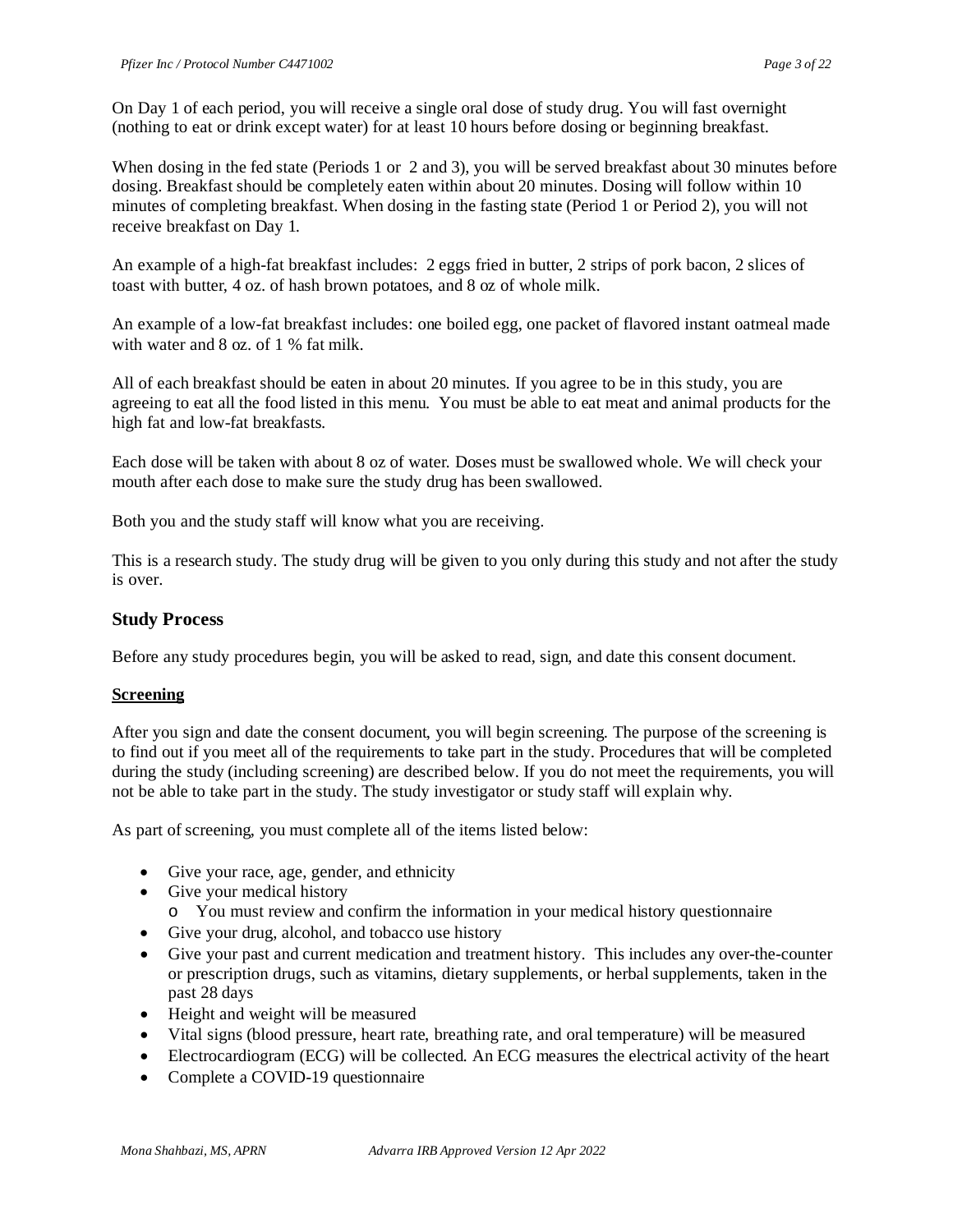- All participants will be tested for COVID-19 at each visit to the CRU
	- o Study staff may be wearing masks, face shields, respirator hoods, gowns, and gloves
		- You will be provided a mask, and are required to wear it at all times
		- You will be tested for COVID-19 by collection of a swab sample
- Safety lab tests will be done from blood and urine samples. In addition:
	- o Blood tests for aPTT and PT-INR (these labs test the blood's ability to clot)
	- o Blood tests for human immunodeficiency virus (HIV), hepatitis B, and hepatitis C
	- o Urine to test for drugs of abuse (illegal and prescription) and cotinine (by-product of nicotine)
	- o Females who have not had a period for at least 12 months in a row will have a blood hormone test to confirm they cannot have children
- The study investigator may decide to do an alcohol breath test
- The use of proper birth control will be reviewed (males only)
- Physical exam. This may be done at screening or when you check-in for the study
- You will be asked "How do you feel?"

#### **HIV and Hepatitis Testing**

HIV, hepatitis B, and hepatitis C will be tested at screening. If anyone is exposed to your blood during the study, you will have these tests done again. If you have a positive test, you cannot be in or remain in the study.

HIV is the virus that causes acquired immune deficiency syndrome (AIDS). If your HIV test is positive, you will be told about the results.

It may take weeks or months after being infected with HIV for the test to be positive. The HIV test is not always right.

Having certain infections or positive test results may have to be reported to the State Department of Health. This includes results for HIV, hepatitis, and other infections. If you have any questions about what information is required to be reported, please ask the study investigator or study staff.

Although this testing is meant to be private, complete privacy cannot be guaranteed. For example, it is possible for a court of law to get health or study records without your permission.

#### **During the Study**

The events below will take place throughout the study. If you would like to know when exactly these will take place, please ask the study staff.

- You will be asked about any updates to your medical history. This includes prior diseases, medication, drug, alcohol, and tobacco use
- Physical exam
- Eye exam(s) may be done (by an ophthalmologist), if clinically indicated
- The use of proper birth control will be confirmed/reviewed (males only)
- Vital signs will be measured. Your oral temperature will also be measured
- ECGs (single or triplicate measurements) will be collected
	- o It may be necessary to shave or trim hair on your chest so that the patches for the ECGs will stick to your skin
	- o Your chest may be marked with a pen to identify the correct areas for ECG patch placement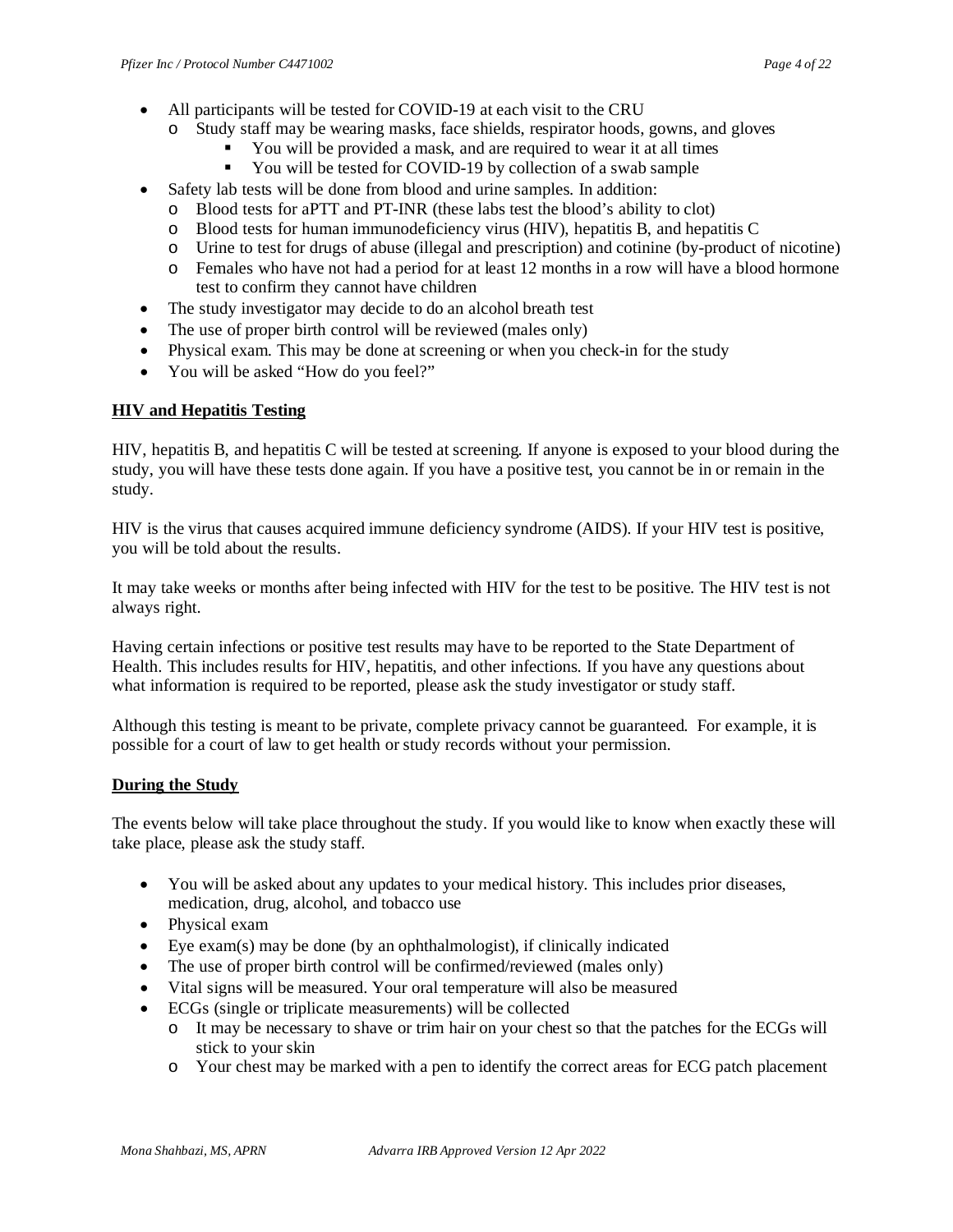- You will be asked: "How do you feel?" each day
- An IV catheter may be placed in a vein in one of your arms for blood collection
- The study investigator may decide to do an alcohol breath test at any time
- You will complete a COVID-19 questionnaire
- You will be swabbed for COVID-19
- Blood and urine samples will be collected at various times throughout the study
	- o Safety Labs: The blood and urine samples will be used for safety labs including the following:
		- Blood samples for aPTT and PT-INR(these labs test the blood's ability to clot)
		- Urine samples to test for drugs of abuse and cotinine
	- o Any leftover serum (component of blood) from the safety lab samples may be stored and used to assess exploratory biomarkers or unexpected safety findings. Biomarkers are natural substances in your body that can be used to show how your body works
		- Samples to be used for this purpose will be kept for up to 1 year following completion of the study
	- o Study Drug Levels: Blood samples will also be used to measure the levels of study drug
		- As part of understanding how your body absorbs, distributes, and gets rid of the study drug, the samples may also be used for the following:
			- $\triangleright$  Metabolite identification (by-products or end products of a drug produced as the body processes a drug)
			- $\triangleright$  Evaluate safety or efficacy (ability to produce a desired effect) aspects related to any concerns during or after the study
			- $\triangleright$  Check the laboratory test which measures the study drug
			- $\triangleright$  Other internal exploratory purposes
	- o Pharmacogenomics: A blood sample will be taken to determine how your genes affect your response to the study drug. This sample will be used to examine a specific gene (called UGT2B7) and potentially other genes that are responsible for breaking down the study drug in the body
		- This sample may also be used to go back and test other genetic differences associated with the levels of study drug in your blood, biomarker response or to explore side effects
		- This sample may be kept by Pfizer for up to 3 years after regulatory approval
	- o Retained Research Sample: A sample of your blood will be collected, stored, and used to learn more about the study drug
		- Biological substances in your sample, including your genes, may be studied
		- This sample may be kept by Pfizer for as long as the sample is useful for scientific research. This may be for many years (no time limit)
- You will receive a follow-up phone call about 4 weeks after the last dose of study drug
- For safety reasons, we may add procedures at any time during the study to check on your health status

## **Blood Draws**

Blood samples will be taken by individual needlesticks, or by a catheter. A catheter is a small tube that is placed in a vein in your arm to take blood when required. Catheters are used when ordered by the study investigator or when required by the study plan. They are not used at the request of the participant.

There will be about 52 blood draws. The total amount of blood drawn during the study will be about 210 mL. This is equal to about 7 oz (7/8 cup). For comparison, the standard blood donation is about 16 oz. (2 cups), once in any 56-day period.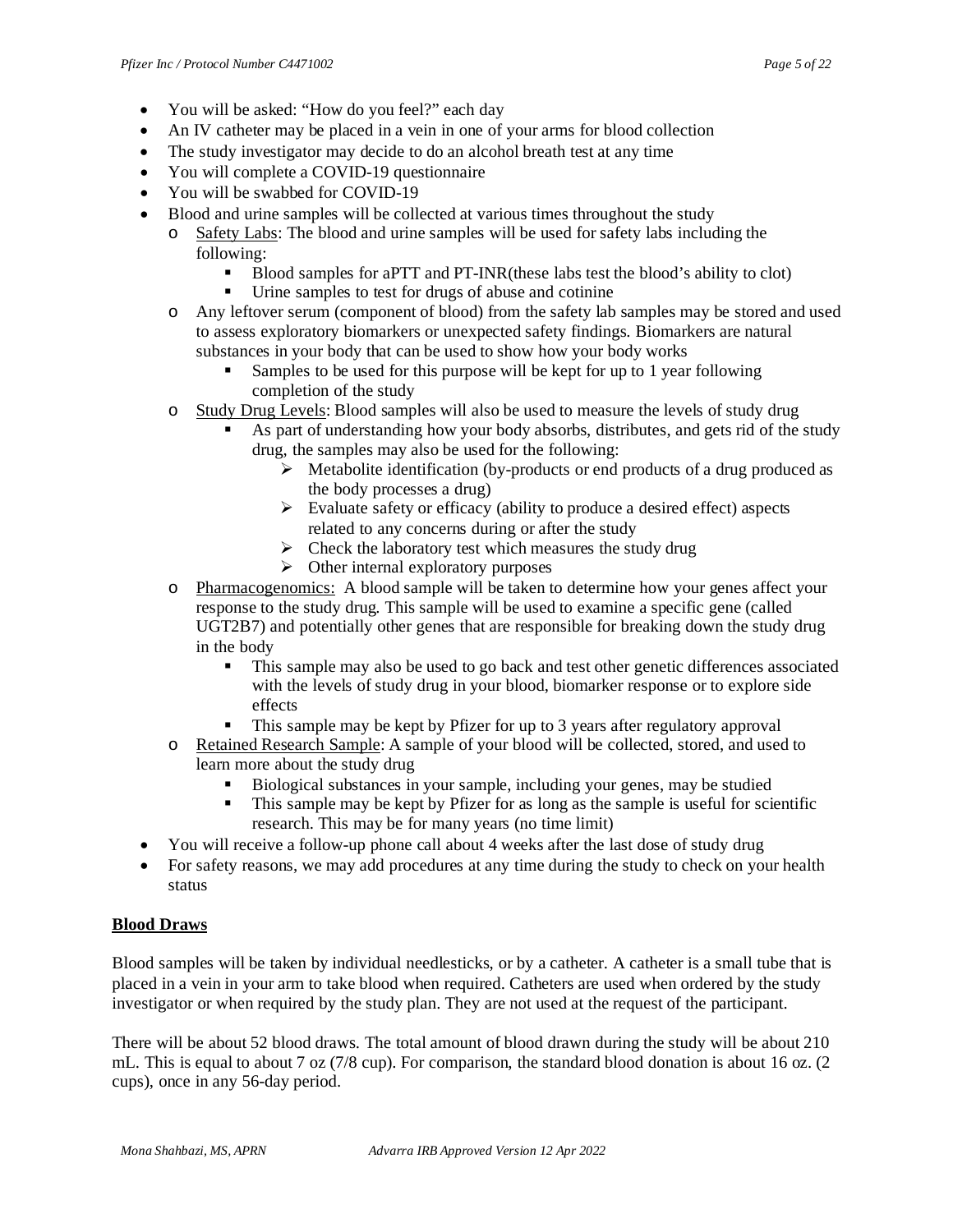As with all studies with blood draws, rest and good eating habits are recommended.

### **Possible Risks and Discomforts**

Taking part in this study has some risks. The study drug or procedure(s) may make you feel unwell or uncomfortable or could harm you. If you do not understand what any of the side effects described below mean, please let us know. The study investigator or study staff will explain them to you.

It is important that you report all side effects that you have as soon as they occur. This is regardless of whether or not you believe they are caused by the study drug or your participation in this study.

If you are not honest about any side effects that you have during the study, you may be harmed by staying in the study.

#### **Study Drug Risks**

The study drug is currently being studied in participants with cancer. No human safety data is available at this time.

During animal studies done in rats and monkeys, the study drug was shown to be tolerated at certain doses.

Potential side effects based on animal studies of the study drug include:

- Skin changes including:
	- o Rash
	- o Blisters
	- o Swelling
	- o Scabs
	- o Thickening
	- o Dryness
	- o Infections
- Increased sensitivity to sunlight with possible sunburn, blisters, or eye damage
	- o These can be prevented by using sunscreen and wearing UV-protective clothing and sunglasses
- A new or louder heart murmur and/or shortness of breath due to changes to the structure of the valves of the heart that could result in heart failure
- Stomach pain or bleeding due to stomach ulcers
- A need to go to the bathroom more often or an increase in the amount of urine expelled due to an increase in the amount of urine produced
- Decreased size of the testes, decreased sperm count, and decreased fertility in males
- Mild decrease in red blood cells
- Mild increase in white blood cells
- Increased heart rate
- Vascular inflammation, which is swelling of the blood vessels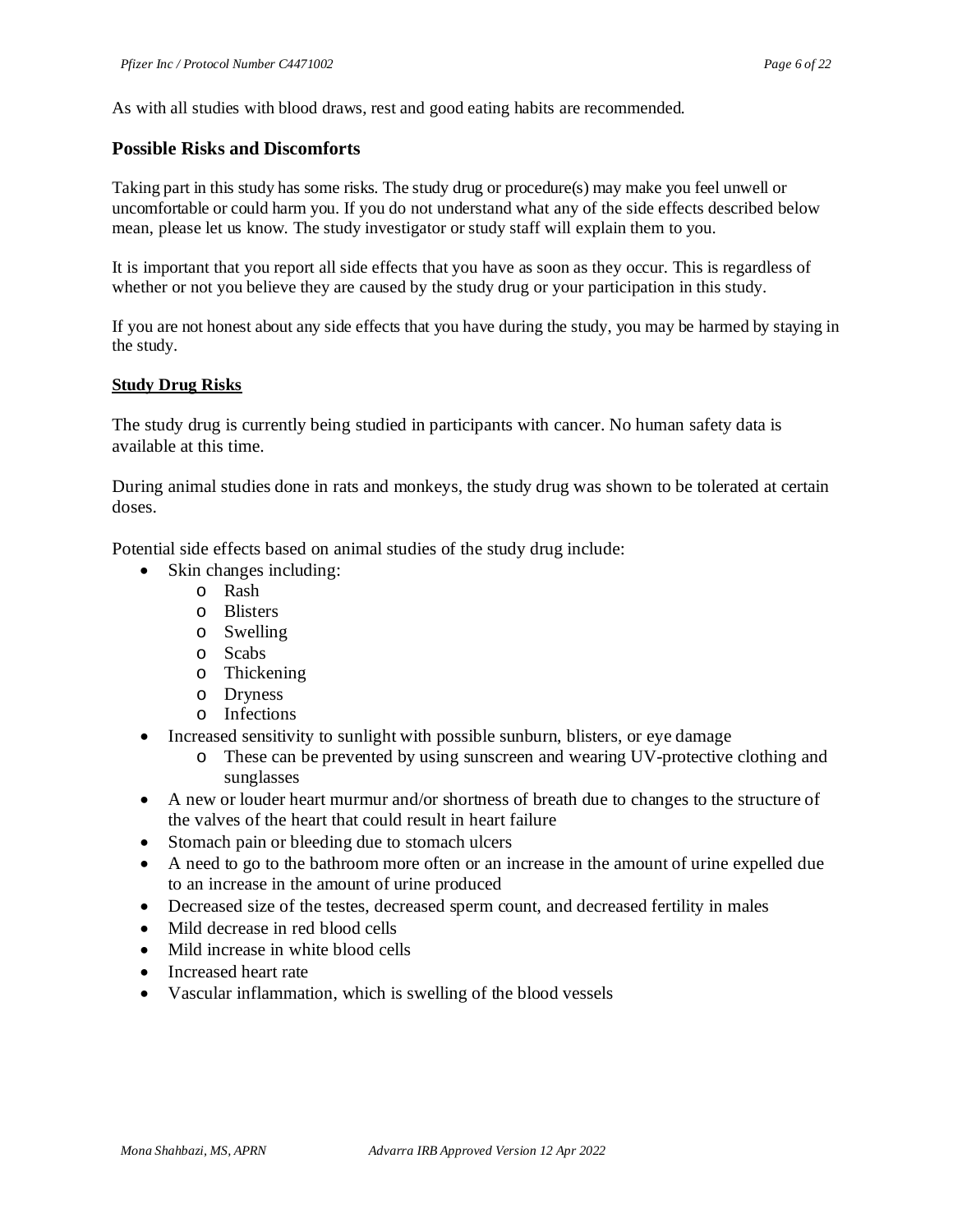Potential side effects seen in patients treated with other drugs that work in the body like the study drug include:

- Feeling tired
- Eye effects including:
	- o Pain
	- o Redness
	- o Light sensitivity
	- o Vision loss
- Rash
- Nausea that could lead to vomiting
- Painful joints
- New or growing cancers on the skin and in the body
- Birth deformities or death of a fetus from effects on a developing fetus (only seen in animals to date)
- Changes in how electrical impulses are conducted in the heart which may increase the risk of an irregular heartbeat
- Bleeding including in the gastrointestinal tract (for example, in your stomach and/or intestines) and brain
- Skin reaction which could be severe
- Liver toxicity leading to damage in your liver
- Cardiomyopathy which is a disease of the heart muscle that makes it harder for your heart to pump blood to the rest of your body

It is not known if you will develop any of these symptoms as animal studies and side effects seen in other drugs like the study drug do not always predict the side effects humans may experience

Until you know how the study drug will affect you*,* you should use caution by:

- Avoiding stairs
- Not driving a car
- Not swimming or bathing in a tub
- Not working with machinery or at heights

#### **Other Risks**

Because the study drug is investigational, all of its side effects are not known. There may be rare and unknown side effects. These include reactions that may be life-threatening.

All drugs have a potential risk of an allergic reaction. If an allergic reaction is not treated quickly, it could become life-threatening. You should get medical help (by calling 911 or immediately going to an emergency room) right away if you think you have any of the following symptoms:

- Trouble breathing
- Wheezing
- Difficulty swallowing
- Swelling of the face, mouth, lips, gums, tongue, or neck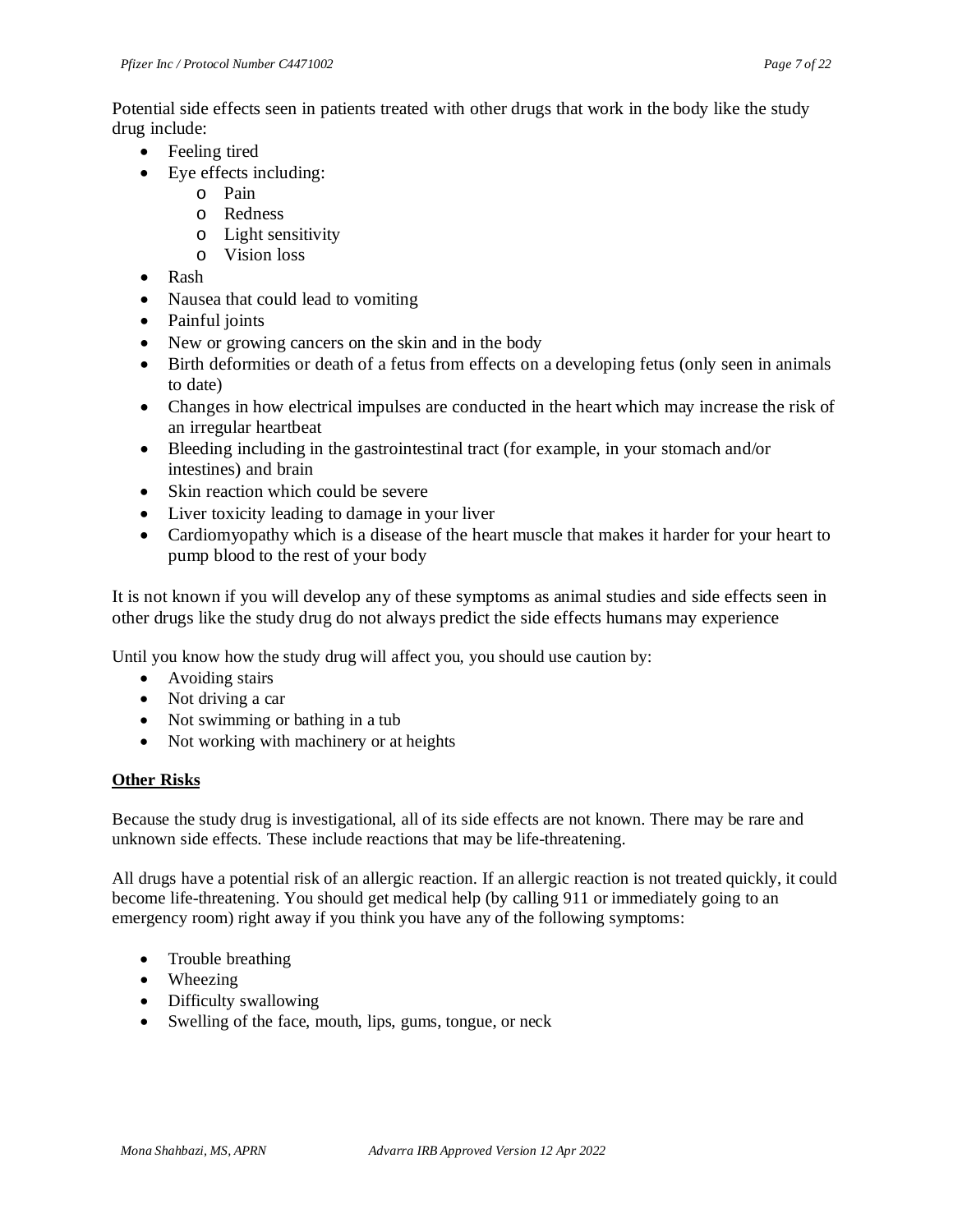Other allergic reactions may include:

- **Itchiness**
- Rash
- Hives
- Blisters
- Palpitations (racing heart)
- Chest discomfort/tightness
- Muscle pains/stiffness

At times, the following may also be symptoms of an allergic reaction:

- Diarrhea
- Nausea
- Vomiting
- Abdominal pain

If a significant side effect occurs, the following may be done:

- Tests or treatment(s) may be given as needed for your safety
- Depending on how severe your symptoms are, you may be seen by outside medical providers or a hospital. This would be for further evaluation and/or treatment
- The study investigator may notify your emergency contact as appropriate in the event of an emergency while you are taking part in the study

### **Additional Risks or Discomforts**

#### **Testing of DNA and/or RNA (deoxyribonucleic acid and/or ribonucleic acid)**

Genes are pieces of DNA that give coded instructions for the body. Parts of the code are passed down from parents to their children.

The genes in your samples may be studied. This may include analyzing all of your genetic information. This is called "whole genome sequencing". While collection of genetic information does not expose you to physical risk, collection of such information may result in a loss of your privacy if your genetic information is lost or stolen.

There is a very small chance that your genetic information could be misused by people not involved with the research, including to discriminate against you. However, steps are in place to prevent a particular result from being linked to you and to prevent unauthorized people from even knowing genetic research was done.

U.S. federal law prohibits discrimination in health insurance coverage and employment based on a person's genetic data. However, U.S. federal law does not protect against discrimination when you are applying for:

- Life insurance
- Long term care insurance
- Disability insurance

You should talk to your physician or genetic counselor about the potential for genetic discrimination.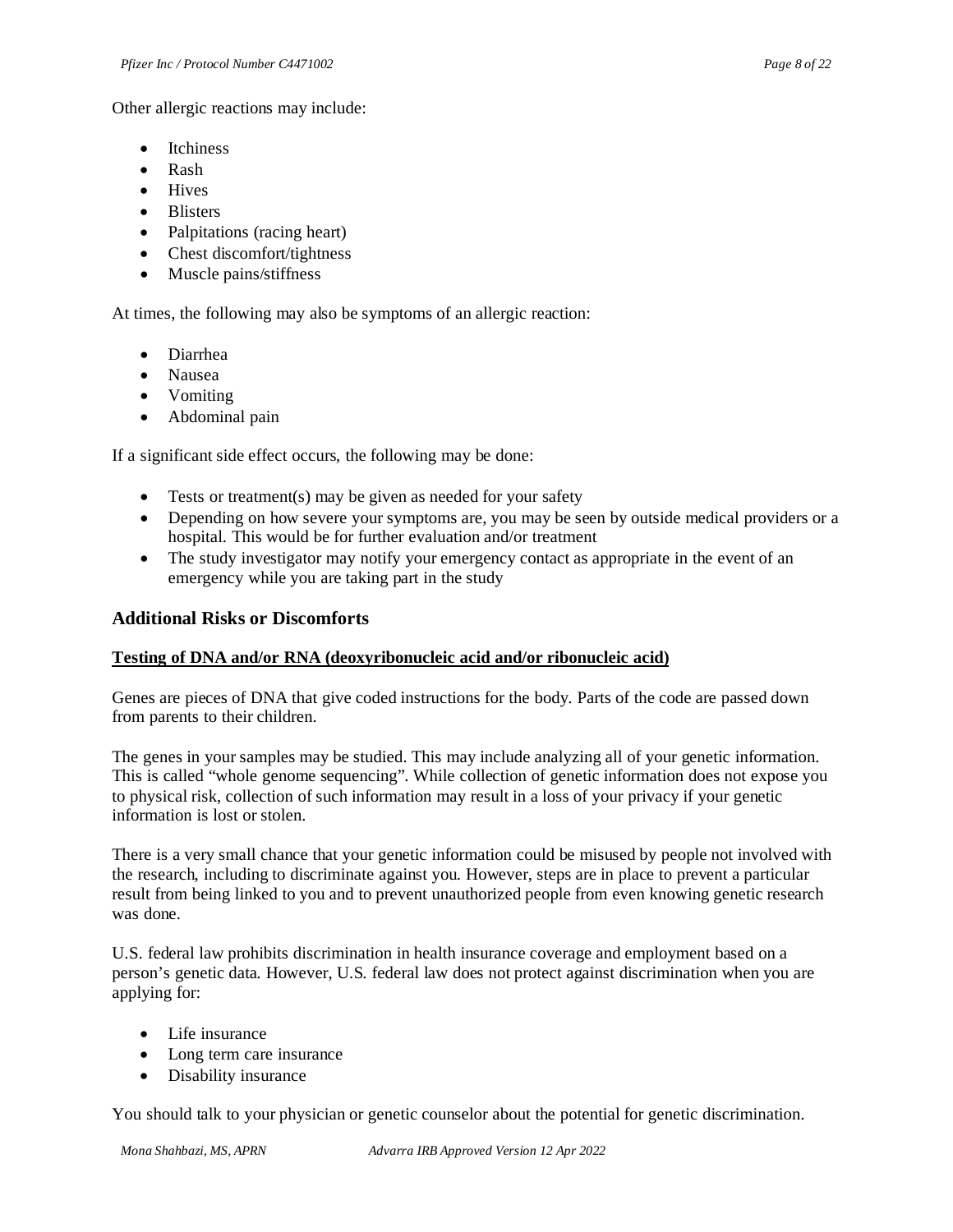The results of tests on your sample(s) will not be given to:

- You
- The study investigator
- Any insurance company
- Your employer
- Your family
- Any physician who treats you

#### **Blood Samples and IV Catheters (if used)**

Possible side effects of having your blood drawn or an IV catheter inserted include:

- Bleeding at the site of the needle puncture
- Bruising
- Feeling faint
- Rarely, infection or blood clot
- Redness of the vein
- Inflammation of the vein
- Swelling
- Pain
- Nerve damage
- Vein irritation from the fluid or medication being given
- Local swelling due to IV fluid accidentally entering the tissue rather than the vein
- Scarring

If you feel faint, tell one of the study staff immediately.

#### **COVID-19 Testing**

Collection of a swab sample may cause:

- Discomfort
- Sneezing
- Your eyes to water
- Gagging
- Possible nosebleed

You are required to disclose any use of anti-inflammatory drugs in the last 7 days or any previous history of nasal surgery.

There is a risk of COVID-19 infection when you are in close contact with the study staff or other study participants during the screening process and during the study. However, safety procedures will be followed during screening and the study to minimize the risk of COVID-19 transmission.

If you test positive for COVID-19 you cannot be in the study. If you have a positive result it will be reported to the State Department of Health. If you have any questions about what information must be reported, please ask the study investigator or study staff.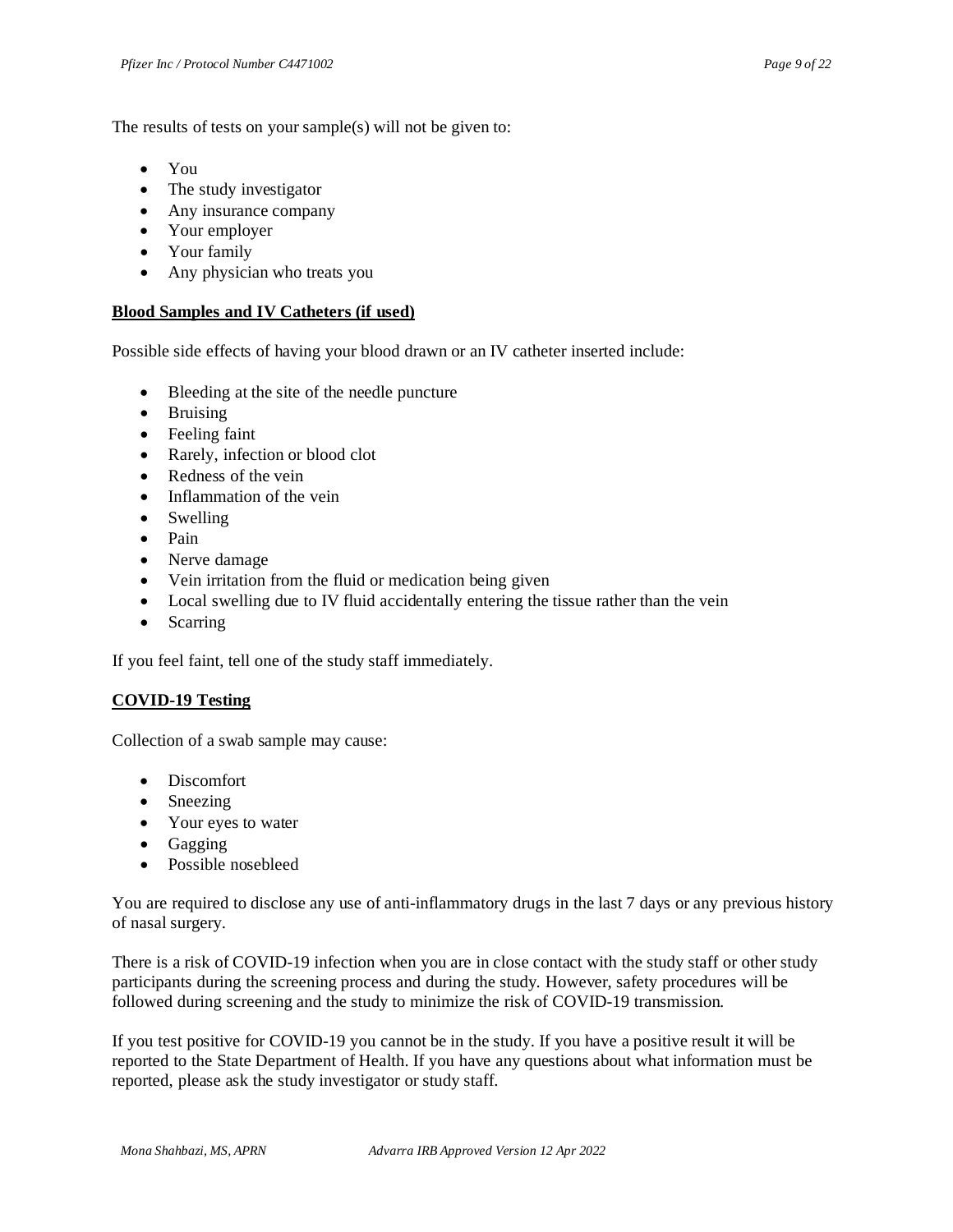# **ECG**

Possible side effects from having an ECG include:

• Irritation or rash from the adhesive on the patches

A rash may result in a long-lasting discoloration of your skin. If it is necessary to shave the area where the patches need to be, irritation from shaving may occur.

## **Fasting**

Fasting could cause symptoms such as:

- Dizziness
- Headache
- Stomach discomfort
- Fainting
- Hypoglycemia (low blood sugar)

### **Other**

The length of time that you may be confined to the CRU may make you feel uncomfortable

## **Use of Birth Control**

## **Females unable to have children**

Women in this study should not be able to get pregnant. You may take part in this study provided that you:

- Have had your uterus removed (documented)
- Have had both fallopian tubes removed (documented)
- Have had both ovaries removed (documented)
- Have not had a period for at least 12 months in a row with no other medical cause. You must have a blood hormone level confirming that you cannot get pregnant

Females permanently unable to have children due to a medical cause not listed above may be allowed to participate in the study at the discretion of the study investigator.

## **Males**

You must agree to the following during the study and for at least 28 days after the last dose of study drug:

• Refrain from donating sperm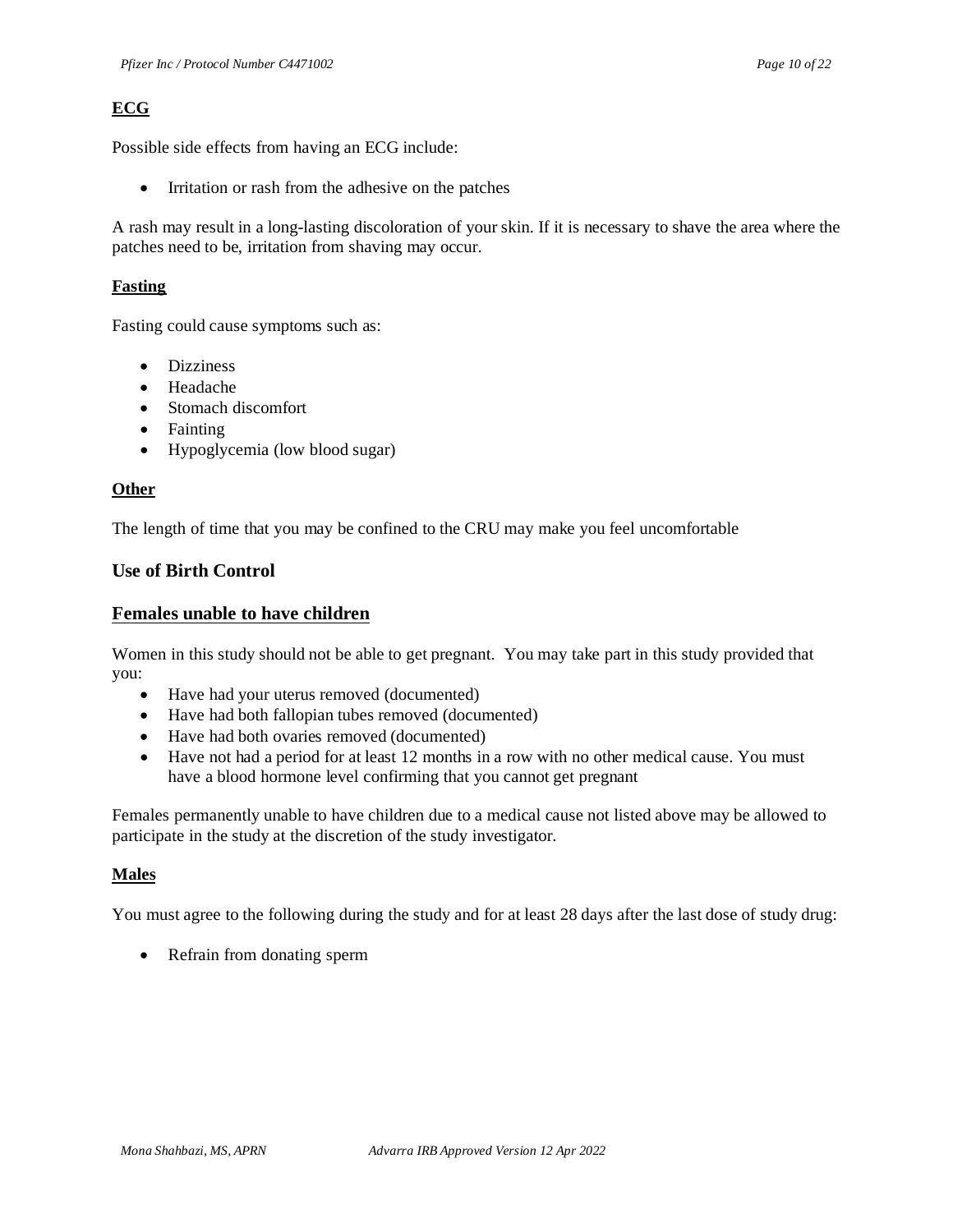#### **PLUS** either

• Be abstinent from heterosexual intercourse with a female able to have children as your preferred and usual lifestyle (abstinent on a long-term and persistent basis) and agree to remain abstinent

### **OR**

- Must agree to use birth control/barrier method as detailed below:
	- o Agree to use a male condom, and should also be advised of the benefit for a female partner to use a highly effective method of birth control, as a condom may break or leak when having sexual intercourse with a female able to have children who is not currently pregnant

#### **Highly effective methods of birth control include:**

Low user dependency methods (methods that do not rely on you to remember to use them)

- Implantable progestogen-only hormone birth control
- Intrauterine device (IUD)
- Intrauterine hormone-releasing system
- Bilateral tubal occlusion (both tubes blocked) which includes bilateral tubal ligation (both tubes tied)
- Partner has a vasectomy (absence of sperm confirmed)

User dependent methods (methods that rely on you to remember to use them)

• Hormonal birth control

#### Sexual Abstinence

• Sexual abstinence – defined as refraining from heterosexual intercourse during the study and for 28 days after the last dose of study drug, and is the preferred and usual lifestyle of the participant

#### Other Effective Methods

- Male or female condom with or without spermicide
- Cervical cap, diaphragm, or sponge with spermicide
- A combination of male condom with either cervical cap, diaphragm, or sponge with spermicide (double barrier methods)

#### **Pregnancy-Related Risks**

The effects of the study drug on the following are not known and may involve unforeseeable risks:

- Fertility
- Pregnancy
- Unborn child
- Breastfeeding child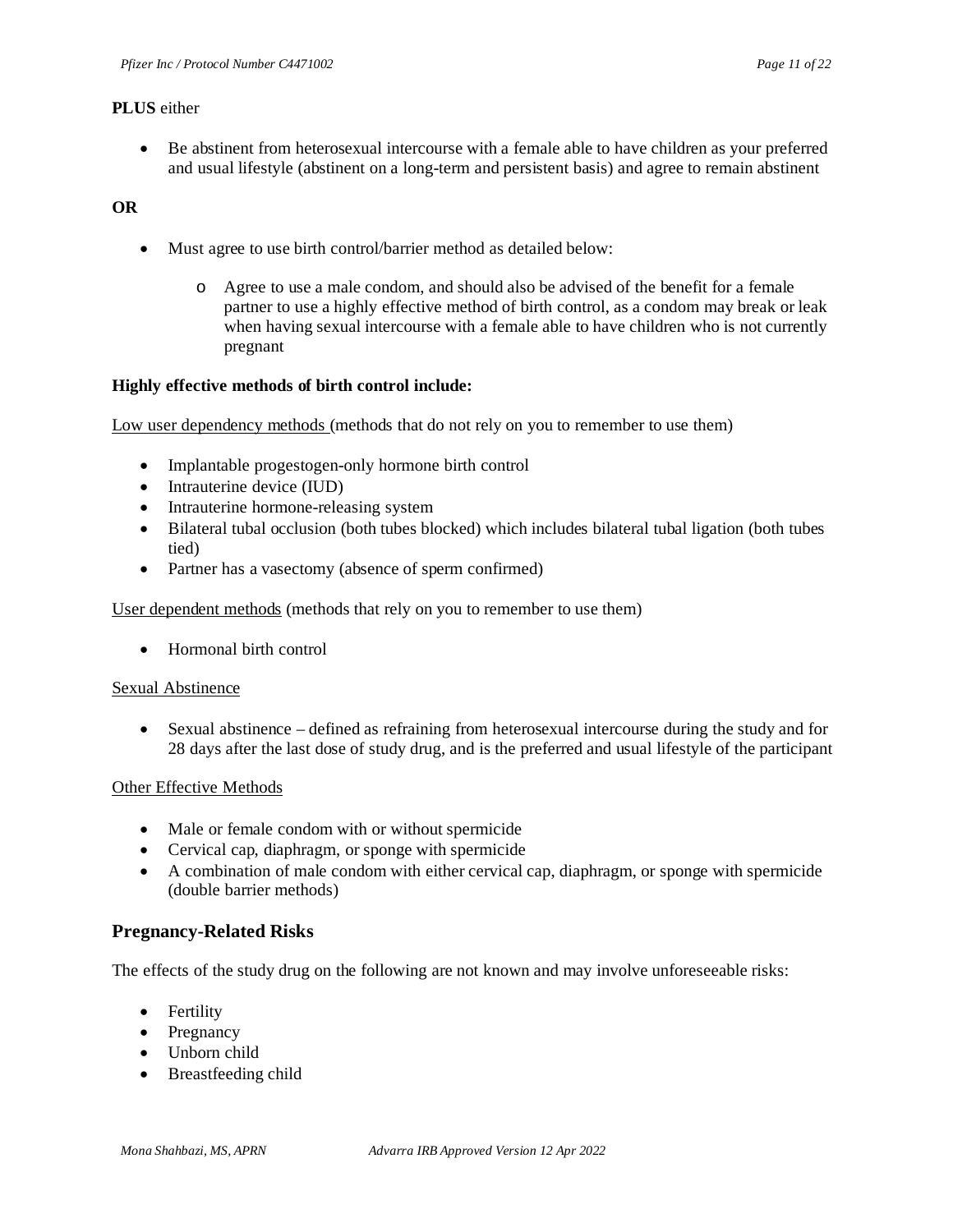Even if you use birth control during the study, there is a chance your partner could become pregnant. If your partner is pregnant or becomes pregnant during the study, the study drug or procedure may involve unforeseeable risks to the unborn child. A pregnancy test is not always right, especially in the early stages of pregnancy.

If you are a man whose partner is currently pregnant or plan to father a child, you cannot join this study.

If you want to stop your required birth control during the study, you should tell the study investigator **immediately**. You will be taken out of the study if you stop using birth control.

#### **Pregnancy Follow-Up**

If your partner becomes pregnant during the study or within 28 days after your last dose of study drug, please:

- Tell the study investigator **right away**
- Tell the health care provider(s) who will be taking care of your partner during the pregnancy that you took part in this study

The study investigator will ask if your partner or her health care provider(s) are willing to provide updates on the progress of the pregnancy and its outcome. This information will be collected for safety monitoring follow-up.

### **PARTICIPANT RESPONSIBILITIES AND RIGHTS**

#### **Participant Responsibilities**

- You must tell the study investigator if you previously took part in this study, have been in any other study in the past year, or are currently involved in any other study. This includes being in the follow-up visit period of another study
- You must agree to the scheduled visits, the study plan, lab tests, study procedures, and diet and activity restrictions (details listed later in this document)
- You must not take any medications (including over-the-counter medications, such as medications for cold or allergies, antacids, herbal supplements, St. John's Wort, minerals, or vitamins) within 7 days before the first dose or at any time during the study
	- o Before taking any drugs other than the study drug, you must call the CRU for approval. It must first be approved by the study investigator
	- o You must tell the study staff about any drugs taken during the study
- You must not take, or have an anticipated need for, drugs that are known strong inhibitors or inducers of UGT2B7 within 10 days of the first dose
	- o The study investigator or a member of the CRU staff will review a list of these medications with you
- You must not take certain CYP3A4 substrates (enzymes that help the body break down certain drugs in the body)
	- o The study investigator or a member of the study staff will review a list of these medications with you
- You must not take any investigational drugs within 30 days before the first dose of this study
- You must not have received the COVID-19 vaccine within 7 days before screening or admission to the CRU or be scheduled to be vaccinated at any time while confined to the CRU for the study
- You may be asked to provide documentation of your childbearing status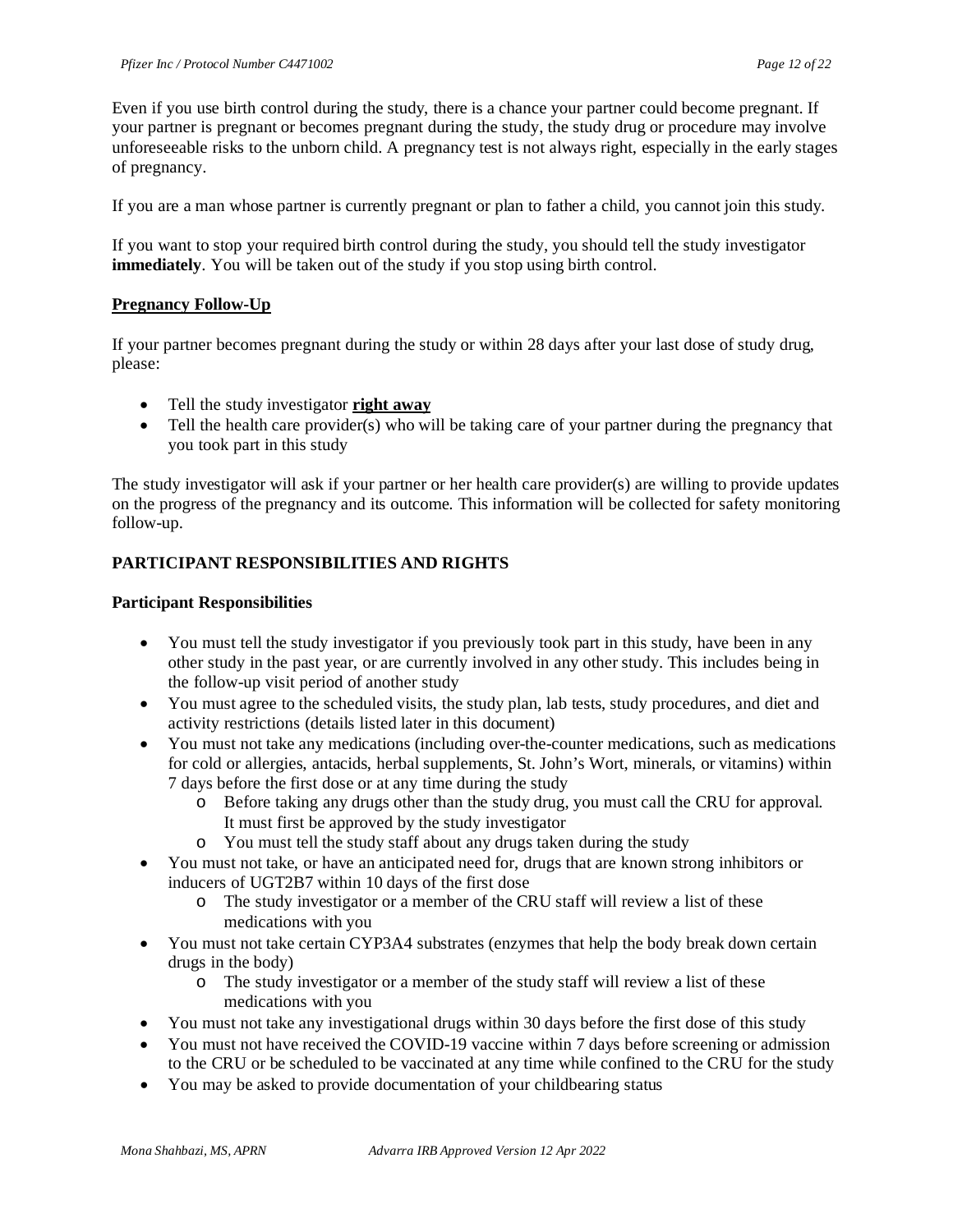- You must not have donated blood for at least 60 days before dosing. Plasma (a component of blood) donation may be allowed
	- o You cannot donate any blood or blood products at any time during this study. Donation is not allowed for at least 4 weeks after your last blood draw
- You must not have a history of excessive alcohol use or binge drinking and/or other illicit drug use within 6 months before screening
	- $\circ$  Binge drinking is defined as a pattern of 5 (male) or 4 (female) or more alcoholic drinks in about 2 hours
	- o You should not drink more than 14 alcoholic drinks a week
	- o A drink is defined as 8 oz. of beer, 3 oz. of wine, or 1 oz. of hard liquor
- You must not currently use tobacco or nicotine containing products or have a history of use within 6 months of screening
- You must not be using/taking any drugs of abuse (such as marijuana, cocaine, opioids, etc.). Urine tests will be done throughout the study to check for such drugs and cotinine
	- o If a test is positive, you will not be allowed in the study
	- o Urine collection may be monitored by a staff member of the same sex
	- o You have the right to refuse to be monitored, but may be disqualified from the study
	- o While in this study, please do not eat anything that contains poppy seeds. They may cause a positive drug test
- You must try to avoid direct sunlight exposure or any high intensity ultraviolet (UV) light exposure from the first day of dosing until discharge from the CRU
	- o You must use sun cream/lotion if exposure cannot be avoided.
	- o Please also wear protective clothing and eye protection when outside
- You must not have any significant medical or psychiatric condition, as determined by the study investigator that may put your safety at risk or could have an effect on the study results
	- o You must not have a history of uveitis (swelling of the uvea [the colored portion of the eye])
- Please let us know if you or a relative are a staff member of Pfizer. If so, you may not take part in this study if you or your relative are supervised by the study investigator or are directly involved with the study

## **Activity Restrictions**

- You will need to stay in the CRU for 15 days in a row starting with check-in
	- o You may need to stay in the CRU longer if you experience a longer drug effect. This is for safety reasons
	- o The study investigator or study staff will decide when it is safe for you to leave the CRU
- You must not do any strenuous exercise for at least 48 hours before each blood draw for safety labs. Examples of this include heavy lifting, weight training, or aerobics
	- o Walking at a normal pace is allowed
- You cannot lie down for 4 hours after each dosing unless needed for any study procedures
- You will be confined to the procedure room for the first 4 hours after each dosing, except to use the bathroom

## **Diet Restrictions**

- You must not eat or drink anything (except water) for at least 4 hours before each safety lab test and 10 hours before the collection of the pre-dose sample for study drug on Day 1 of each period
- Except for 1 hour before and 1 hour after dosing in the fasting period you may drink water freely; you may drink water freely before and after dosing in the fed periods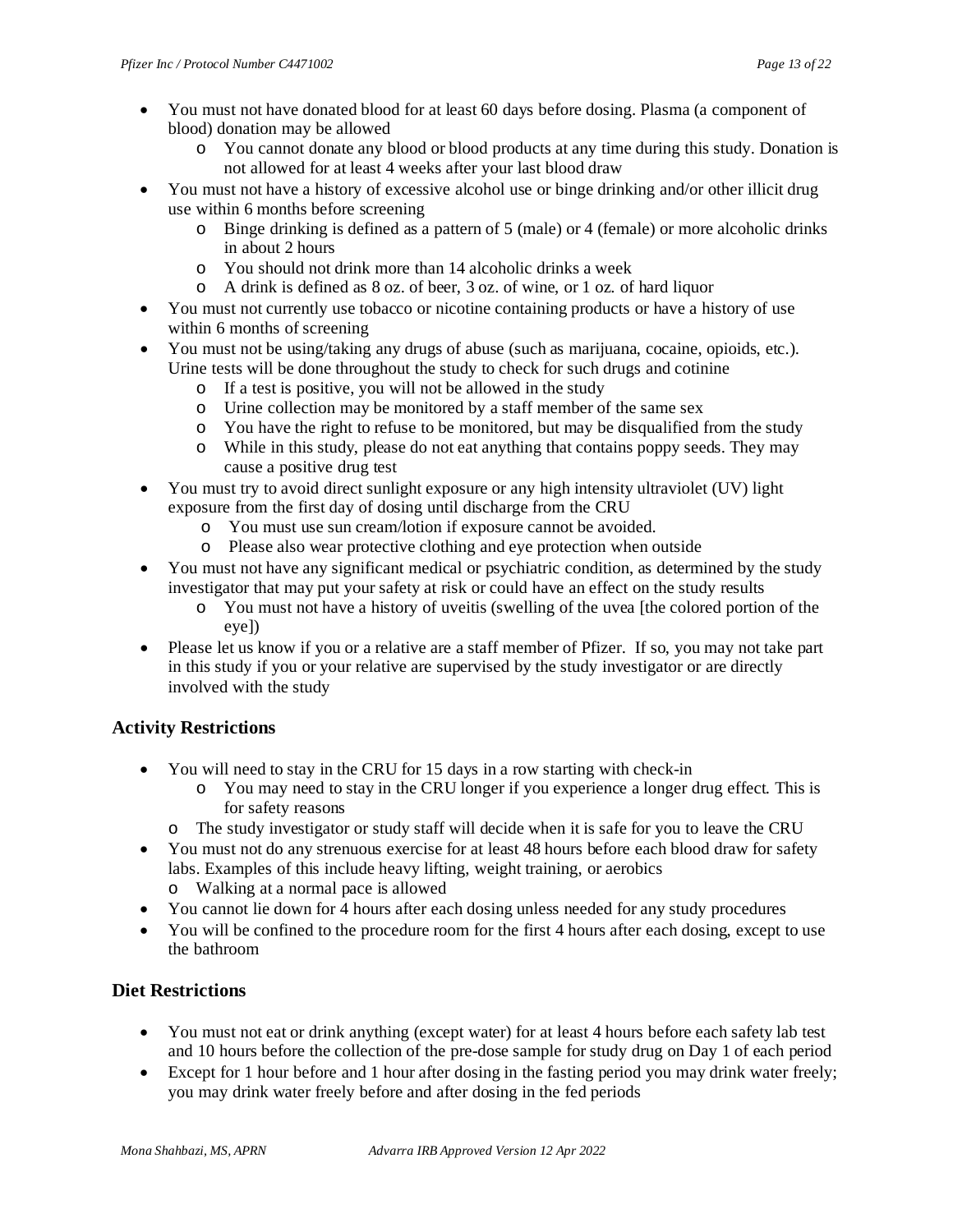- You must not eat or drink anything with alcohol for 24 hours before check-in through collection of the last blood sample for study drug
	- o Study staff may check your breath for alcohol. If alcohol is found, you will not be allowed in the study
- You must not eat or drink anything with caffeine for 24 hours before dosing until collection of the last blood sample for study drug
	- o Caffeine can be found in different foods and drinks. Some examples include chocolate, coffee, tea, cola, Dr. Pepper®, and Mountain Dew®
- Breakfast will be provided about 30 minutes before dosing when dosing in the fed state. Breakfast will not be given when dosing in fasting state
- Lunch will be provided about 4 5 hours after dosing
- Dinner will be provided about  $9 10$  hours after dosing
- An evening snack may be permitted on each dosing day
- Meals (breakfast, lunch, dinner, and evening snacks) will be provided at appropriate times on all other study days

## **Possible Benefits of the Study**

This study is for research purposes only. There is no direct benefit to you from taking part. However, information learned from this study may benefit other people in the future.

## **Alternatives to Participating in this Study**

This study is for research purposes only. Your alternative is to not take part in the study.

### **Confidentiality**

This section describes how we will collect, use, and share your personal information.

## **What personal information may we collect about you during this study?**

The study staff will collect information about you. This information may include:

- **Information that directly identifies you** such as your name, address, telephone number, date of birth, and Social Security Number
- **Personal information** such as your medical history, data from this study (including study results from tests and procedures), demographics (for example, age and gender) and other sensitive information that is needed for this study such as race, ethnicity, sexuality, substance use disorders, mental health disorders, diagnoses and treatment, and HIV status
- **Data from testing and analysis of biological samples** (such as blood or urine) This may also include genetic information
- **Data captured from electronic devices** if you complete the consent process using the eConsent tablet. This information may include
	- o The length of time it takes you to complete the consent process
	- o The number of times you scroll between pages or click on the hyperlinked items
	- o Your electronic signature

#### **Who will use my personal information, how will they use it, and where will it be stored?**

Any personal information collected during this study will be stored by the study staff at the CRU. The study staff must keep your personal information confidential.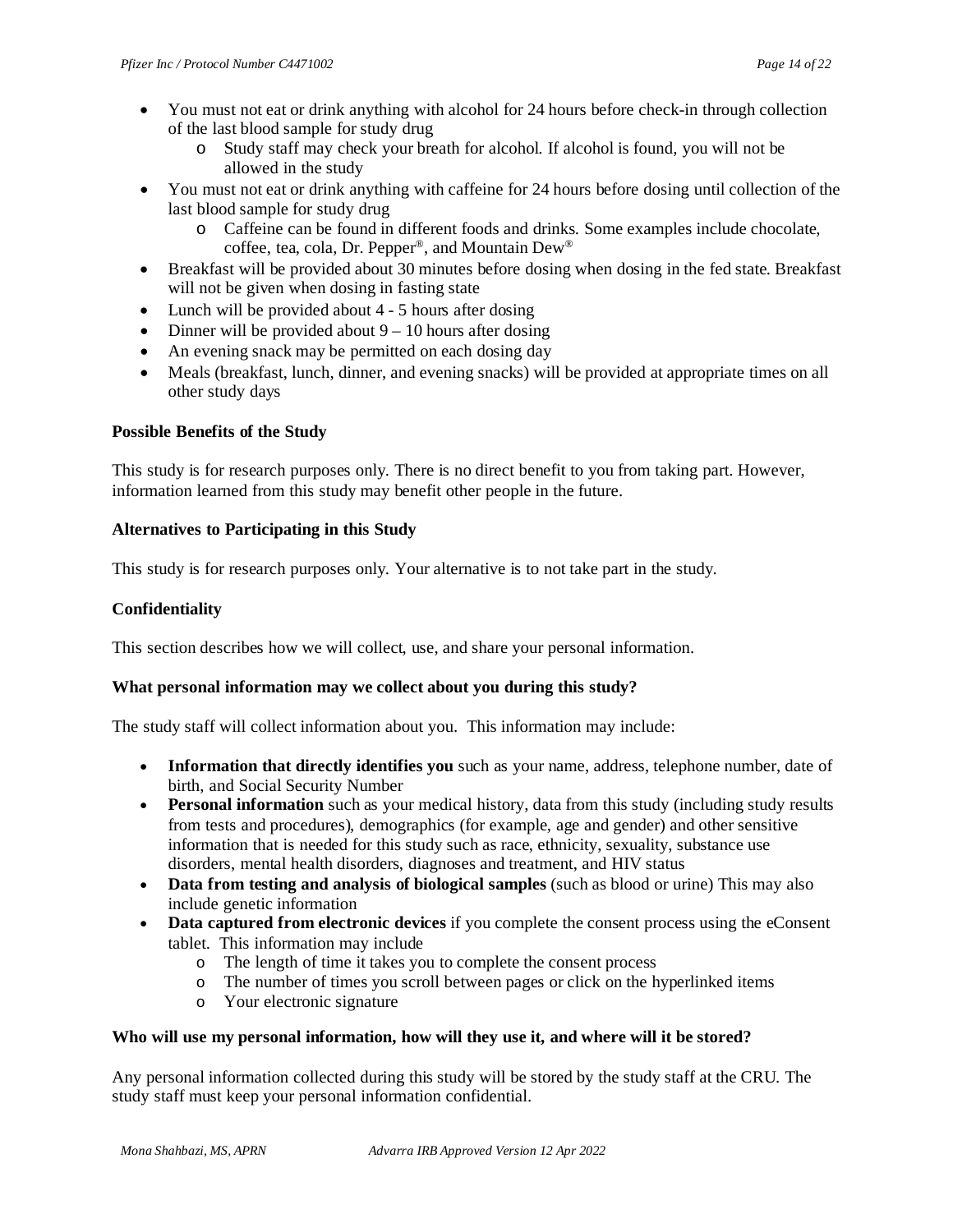Your personal information will be accessed by:

- The study investigator and other study staff members
- Pfizer and its representatives (including its affiliated companies)
- People or organizations providing services for, or collaborating with, Pfizer
- Government or regulatory authorities (including the U.S. FDA and authorities in other countries)
- Advarra Institutional Review Board (IRB), the IRB that reviewed this study and any other committees responsible for overseeing the research

The individuals and groups listed above will use your personal information to conduct this study, and to comply with legal or regulatory requirements, including to:

- Determine if you are eligible for this study
- Provide you with reimbursement, as allowed by the study, for your time, effort, and certain expenses related to your participation
- Verify that the study is conducted correctly and that study data are accurate
- Answer questions from IRB(s) or government or regulatory agencies
- Assess your use of electronic devices in the study, for example, to determine how long it takes you to complete any eConsent module used for the study and your comprehension of the eConsent process
- Contact you during and after the study (if necessary)
- Follow-up on your health status, including using publicly available sources (for example, public databases or the internet) should the study staff be unable to contact you using information held on file
- Protect your vital interests such as providing information to an emergency department of a hospital if you are being treated
- Answer your data protection requests (if any)

If you provide someone else's personal information, you should make them aware that you have provided the information to us. Examples of this information include:

- Emergency contact information
- Details of family medical history

We will only use such information in keeping with this informed consent and applicable law.

#### **Text Messages**

If you agree, the study staff, or a company working on behalf of Pfizer, may send text messages using an automated system to remind you of:

- Upcoming study appointments
- Other study-related information
	- o Standard text messaging rates apply to all text messages. Message rates differ from carrier to carrier. Please contact your wireless phone provider to ask about the details of your plan
	- o The contact information you have provided will be used for the sole purpose of communicating with you about the study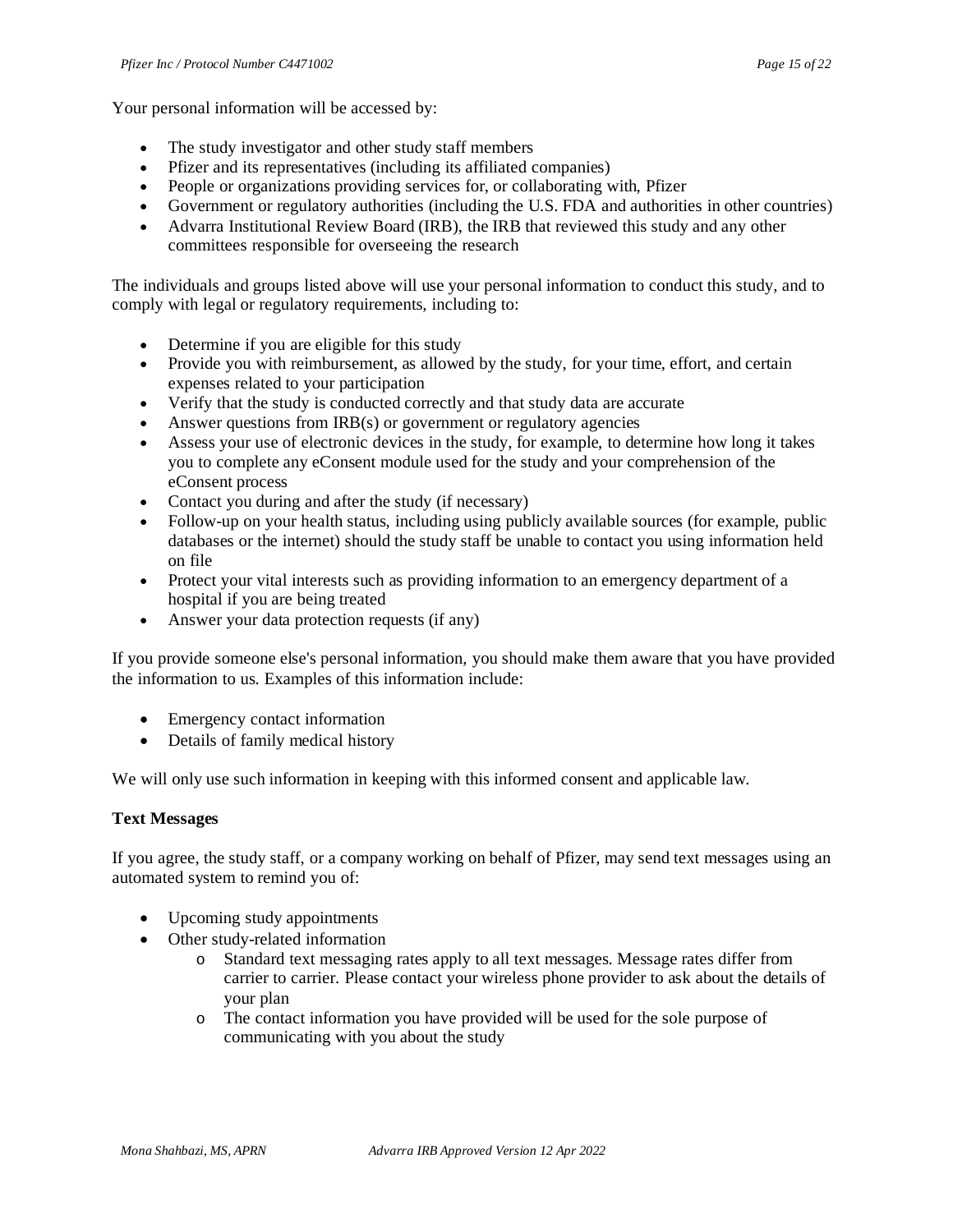- o The text messages received through this program may appear on your mobile phone screen as soon as they are received. This may happen even when the phone is locked. These messages could be seen and read by others who are near your phone when the message is received
- o To discontinue receiving text messages, please contact the Pfizer New Haven CRU at 800-254-6398

You will be asked to make your choice at the end of this document.

#### **What happens to my personal information that is sent outside the CRU?**

Before the study staff transfers your personal information outside the CRU, the study staff will:

- Replace your name with a unique code
- Remove information that directly identifies you

This is called "**Coded Information**." The link between the code and your personal information will be kept confidential by the study staff.

Your Coded Information will be used by the following:

- Pfizer and its representatives (including its affiliated companies)
- People and/or organizations providing services to or collaborating with Pfizer
- Any organization that obtains all or part of Pfizer's business or the rights to the product under study
- Other researchers
- Advarra IRB
- Government or regulatory authorities

The above parties may use your coded information for the following purposes:

- **Conducting the study**, including:
	- o Examining your response to the study drug
	- o Understanding the study and the study results and learning more about certain cancerous solid tumors
	- o Assessing the safety of the study drug
- **Complying with legal and regulatory duties** such as:
	- o Ensuring the study is conducted according to good clinical practice
	- o Making required disclosures to IRB(s), or government or regulatory authorities
	- o Seeking approval from government or regulatory authorities to market the study drug
		- It is possible that these government or regulatory authorities may disclose your Coded Information to other researchers for the conduct of future scientific research
	- o Sharing study data with other researchers not affiliated with the study staff or Pfizer. This includes through publication on the internet or other ways. However, information that could directly identify you will not be made available to other researchers
- **Publishing summaries of the study results:**
	- o In medical journals
	- o On the internet
	- o At educational meetings of other researchers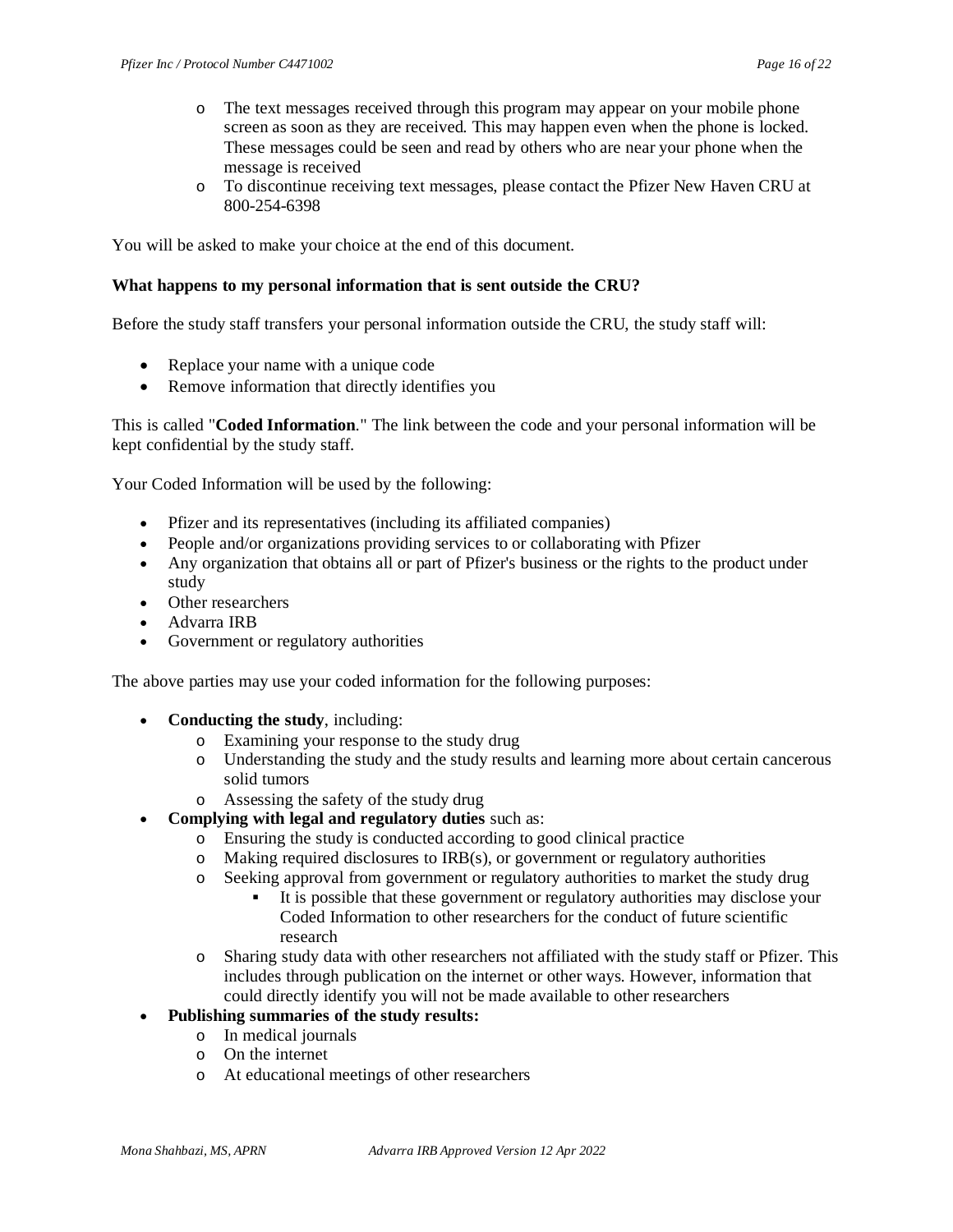You will not be directly identified in any publication or report of the study. But some journal representatives may need access to your Coded Information to verify the study results and ensure the research meets the journal's quality standards. Also, journals may require that genetic and other information from the study that does not directly identify you be made available to other researchers for further research projects.

• **Improving the quality, design, and safety** of this study and other research studies

#### **How are my biological samples handled?**

If biological samples are taken during the study, those samples will be handled in the same way as your Coded Information. All samples will be treated as required by law.

#### **Can my coded information and biological samples be used for other research?**

Your Coded Information and biological samples may be used in other research projects to advance scientific research and public health. At this time, we do not know the specific details of these other research projects.

#### **Study-Related Injuries**

You will also receive a card with information about this study. This information includes:

- The name or number of the study
- The CRU 24-hour phone number

You should keep this card with you in case you have a medical emergency. You can give this card to any healthcare provider if they need more information about the research study to provide the best treatment for you.

If you experience a research injury, the CRU will arrange for medical treatment at no cost to you. Pfizer will cover the costs of this treatment. A research injury is any physical injury or illness caused by being in this study. There are no plans to offer you payment for such things as:

- Lost wages
- Expenses other than medical care
- Pain and suffering

To help avoid injury, it is very important to follow all study directions. You can get more information about medical treatment for research injuries from the study investigator or study staff.

You must call the study investigator immediately if you experience a research injury. The number is listed on the first page of this consent document. A 24-hour answering service is available.

If you are treated for a research injury that is paid for by Pfizer, Pfizer or its representative will collect your:

- Medicare Health Insurance Claim Number or,
- Social Security Number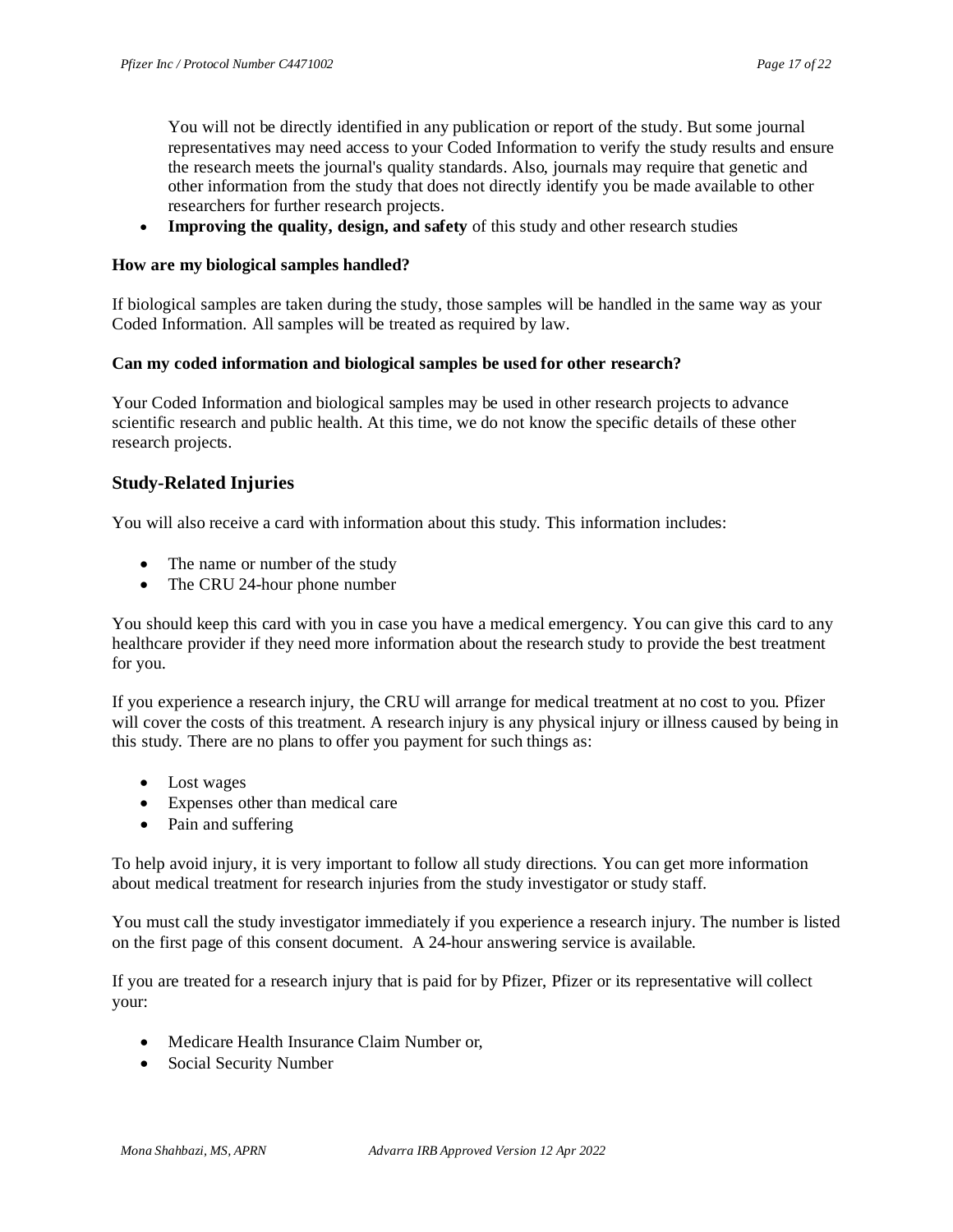This is to determine your Medicare status. If you are a Medicare beneficiary, Pfizer will report the payment and information about the study you are in to the Centers for Medicare & Medicaid Services (CMS). This is in keeping with CMS reporting requirements. Pfizer will not use this information for any other purpose.

## **Legal Rights**

You will not lose any of your legal rights by signing and dating this consent document.

### **Whom To Contact About This Study**

During the study, if you experience any medical problems, suffer a research-related injury, or have questions, concerns or complaints about the study such as:

- Whom to contact in the case of a research-related injury or illness;
- Payment or compensation for being in the study, if any;
- Your responsibilities as a research participant;
- Eligibility to participate in the study;
- The study investigator's or study site's decision to exclude you from participation;
- Results of tests and/or procedures;

#### **Please contact the study investigator at the telephone number listed on the first page of this consent document.**

If you seek emergency care, or hospitalization is required, alert the treating physician that you are participating in this research study.

An institutional review board (IRB) is an independent committee established to help protect the rights of research participants. If you have any questions about your rights as a research participant, contact:

- By mail:
	- Study Subject Adviser Advarra IRB 6100 Merriweather Dr., Suite 600 Columbia, MD 21044
- or call **toll free**: 877-992-4724
- or by **email**: [adviser@advarra.com](mailto:adviser@advarra.com)

Please reference the following number when contacting the Study Subject Adviser: Pro00062770.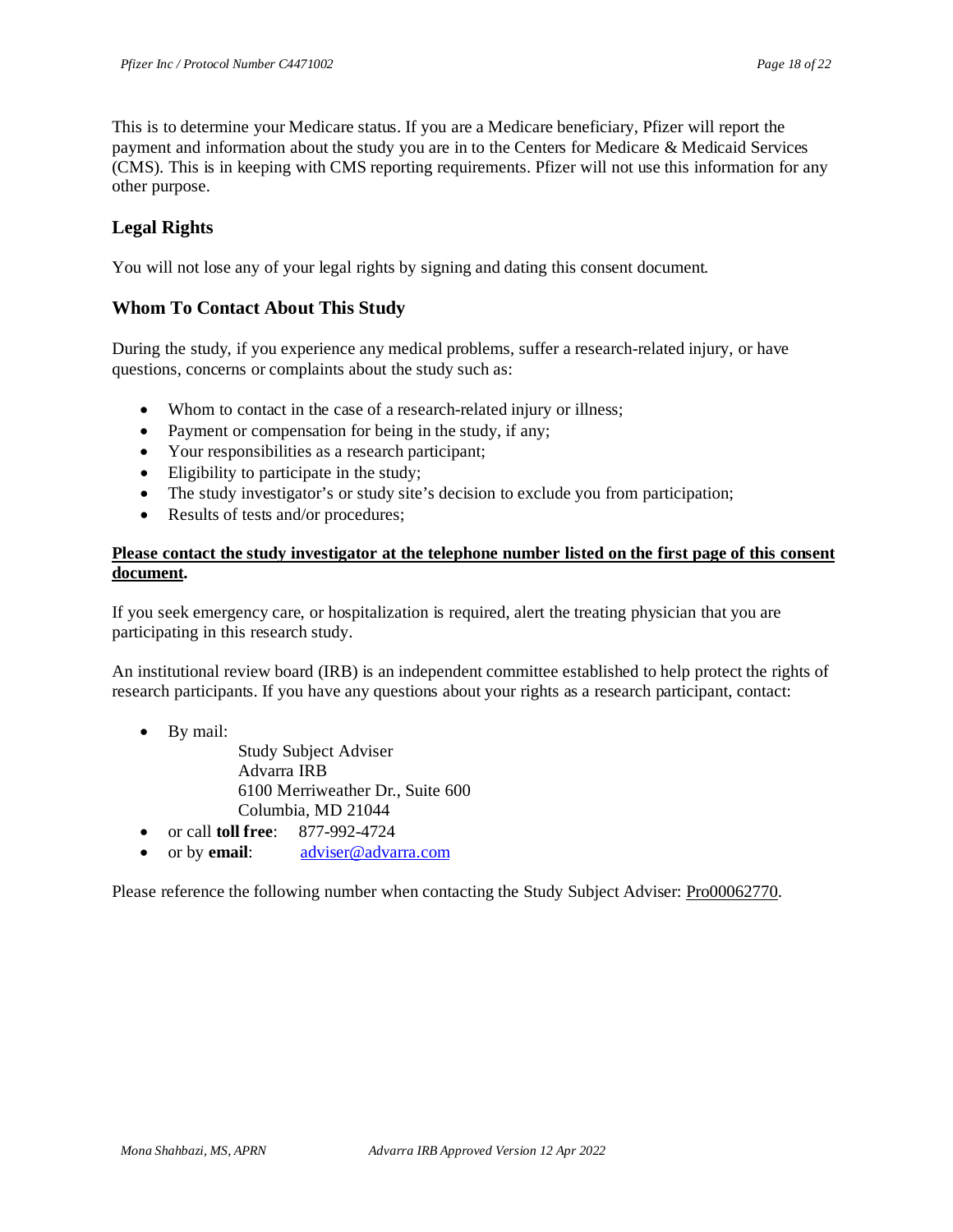### **Link to Additional Information**

A description of this clinical trial will be available o[n http://www.ClinicalTrials.gov.](http://www.clinicaltrials.gov/) This Web site will not include information that can identify you. At most, the Web site will include a summary of the results. You can search this Web site at any time.

### **Payment for Taking Part in the Study**

Valid proof of a Social Security Number (SSN) is required. This is needed before any payment can be made.

The amount of payment is based on a number of things including the length of the study. Travel pay for this study has been included in the payment.

You may be eligible for a travel and hotel bonus payment:

- \$0.20/mile per one-way trip to or from the CRU based on your home address
- For participants traveling long distances, a 1-night hotel stipend (\$150.00) for the night prior to your visit(s), if needed

Additional travel services may be arranged on your behalf at no cost to you.

All payments will be in U.S. dollars. Compensation may be provided on a loadable debit card or by paper check. Pfizer New Haven CRU reserves the right to determine method of payment.

If total payment by Pfizer is \$600.00 or more in a calendar year, your payment will be reported to the Internal Revenue Service in accordance with Federal tax law. In some countries, compensation may not be allowed due to immigration status

If at any time you test positive for drugs of abuse or cotinine, you will not be paid for your visit. Further, if you test positive for drugs of abuse:

- You will not be allowed to be in this study
- You will not be allowed to be in any future studies
- You will be removed permanently from our active database

#### **Screening Payments**

The screening payment is listed below. You will receive this payment within 2 weeks of screening. If you leave the screening early, you will not be paid.

| Screening Visit at CRU | \$175.00 |
|------------------------|----------|
|------------------------|----------|

Additional payments are made if we ask you to return to the CRU to repeat any screening tests (\$100.00 per visit).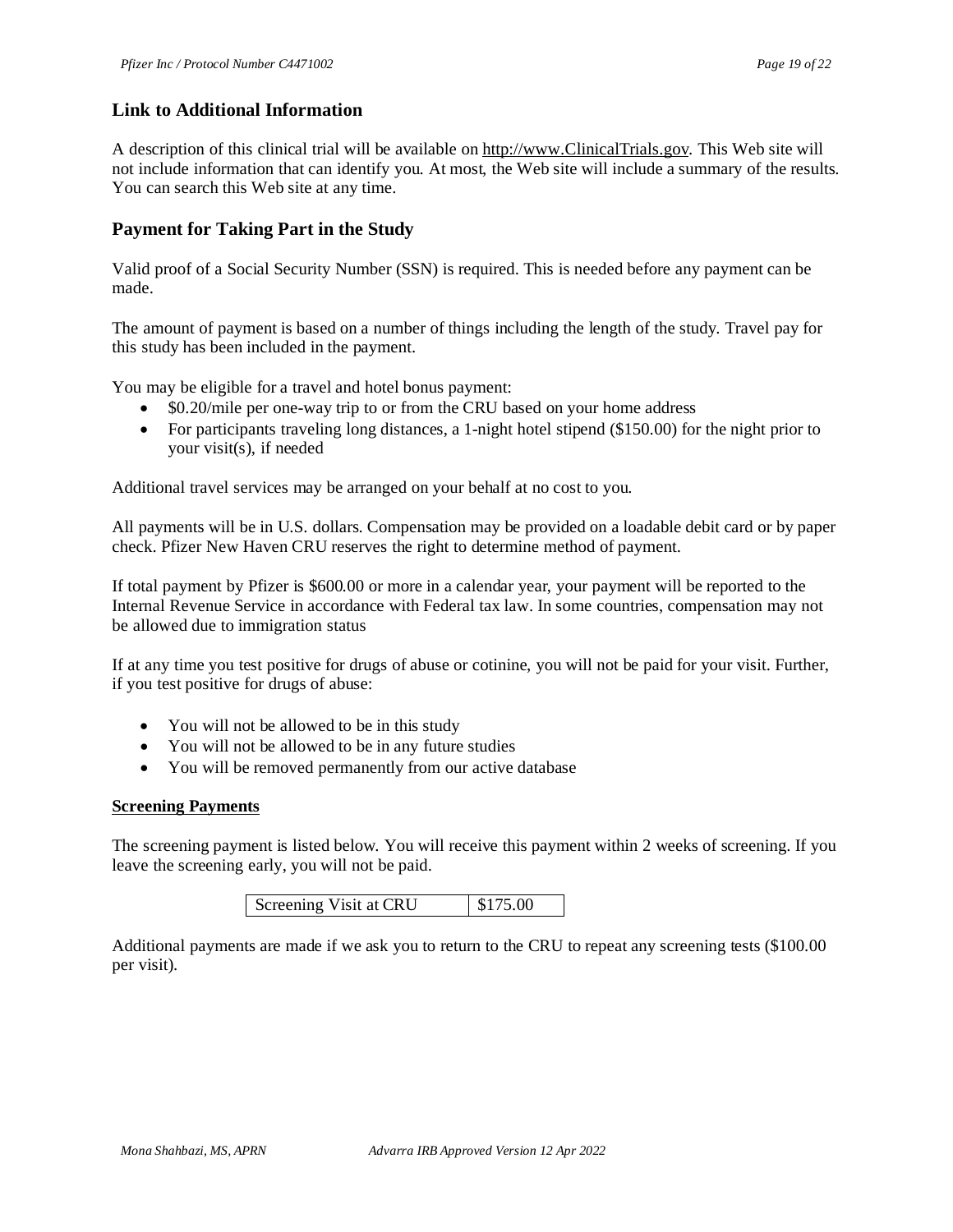#### **Study Payments**

The payment for completing the entire study is listed below. Please be aware that:

- If you do not follow instructions (including those listed in the New Haven CRU House Rules), if you are late for blood draws, or if you miss procedures, your payment may be reduced. You will be paid a prorated amount based on the extent of your participation if:
	- o You are not able to complete the study
	- o You choose to leave the study
	- o You are withdrawn from the study early by the study investigator for non-safety-related issues
	- o The study is stopped early
	- o You are qualified but not chosen to participate
- You will not be given the study completion bonus if you drop out of the study early
- Partial payments are planned during the study. Details will be provided at screening
- A final payment will be provided to you within 2 weeks of finishing the study
- Pfizer may use information resulting from the study or samples collected in the study to develop products or processes. Pfizer may make a profit from these. There are no plans to pay you or provide you with any products developed from this research. Pfizer will own all products or processes that are developed using information or samples from the study

The decision to admit you into the study is based upon results of pre-study requirements. No one is guaranteed a place in the study until the first dose is complete. Enough numbers of participants will be brought in to be sure we fill the study.

| <b>STUDY PARTICIPANTS</b>           |                             |                     |  |  |
|-------------------------------------|-----------------------------|---------------------|--|--|
| <b>Type of Activity</b>             | <b>Payment per Activity</b> | <b>Total Number</b> |  |  |
| Overnight Stay*                     | \$245.00                    | 14                  |  |  |
| Duration of Follow-Up Period        |                             |                     |  |  |
| (Discharge to Follow-Up Phone Call) | \$15.00                     | 26                  |  |  |
| Follow-Up Phone Call                | \$100.00                    |                     |  |  |
| <b>Completion Bonus</b>             | \$980.00                    |                     |  |  |
| <b>Total Payment</b>                | \$4,900.00                  |                     |  |  |

| <b>BACK-UP PARTICIPANTS</b> |                             |  |  |
|-----------------------------|-----------------------------|--|--|
| <b>Type of Activity</b>     | <b>Payment per Activity</b> |  |  |
| Overnight Stay*             | \$300.00                    |  |  |
| Daytime Stay                | \$190.00                    |  |  |

\*Overnight stay rates include an increase for COVID restriction inconveniences

Additional payments are made if we ask you to return to the CRU or to outside medical providers for additional tests (\$250.00 per visit). During times that you need to stay in the CRU, you will not be paid more for repeat or added tests.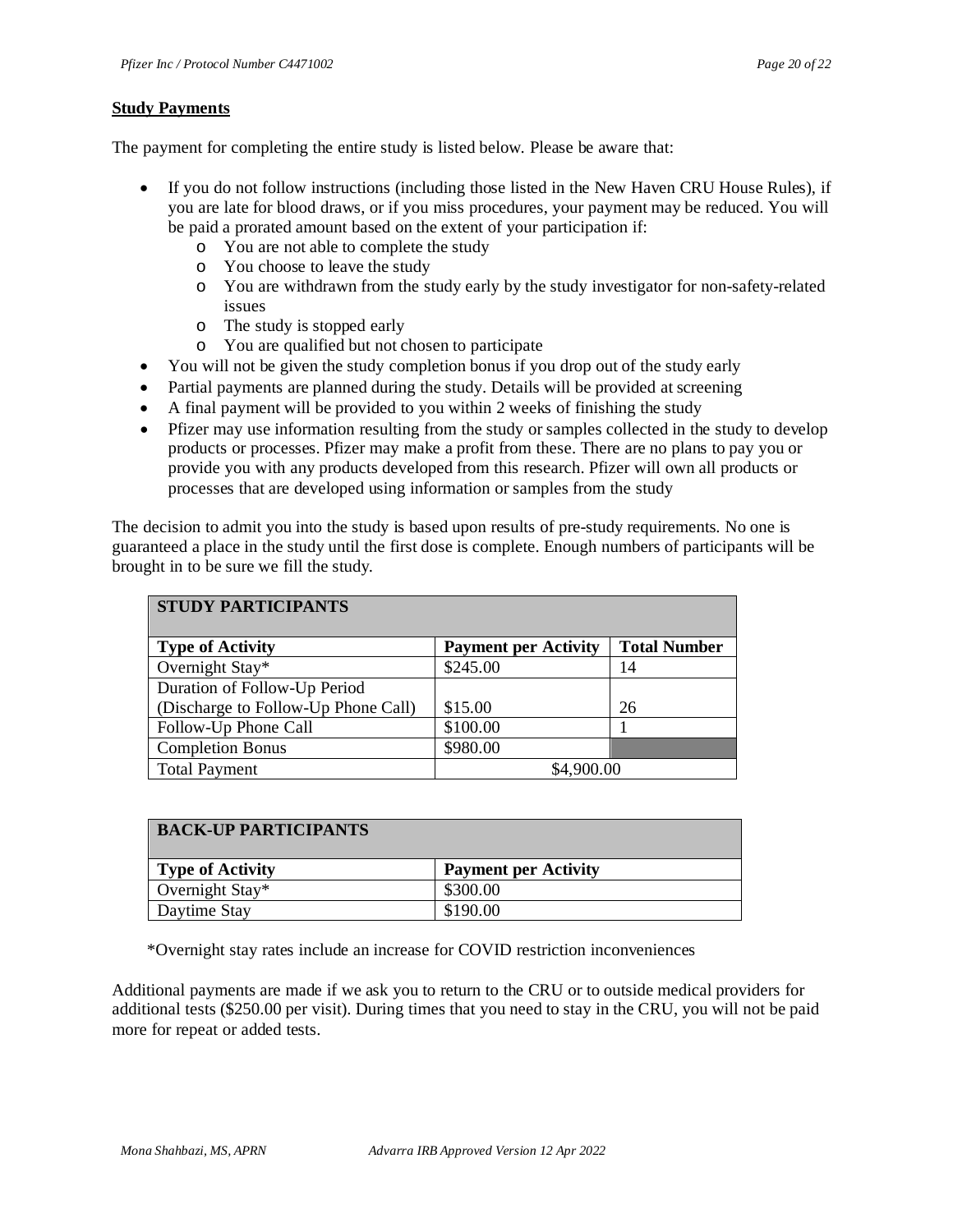# **Costs for Study Participants**

The study drug, study-related procedures, and study visits will be provided at no cost to you.

### **Your Decision to be in the Study**

Taking part in this study is voluntary. You cannot be forced to be in this study. You may leave the study at any time without penalty or loss of any benefits. Your future medical care will not be affected. The study investigator, Pfizer Inc, or the FDA may take you out of the study without your permission at any time for the following reasons:

- You do not follow the instructions of the study investigator
- We find out you should not be in the study
- The study is stopped
- The study becomes harmful to your health
- You do not follow the New Haven CRU House Rules

If you leave the study or if you are taken out of the study for any reason, you may be asked to return to the CRU for a final visit. You may have some end of study tests at this visit. This is to make sure it is safe for you to leave the study. The data collected to the point of your withdrawal remains part of the study database and may not be removed.

If you are withdrawn from the study, or decide to stop the study, you can ask that any unused samples that were collected be destroyed. If you would like to have this done, please contact the study investigator. However, your samples may not be able to be destroyed because:

- They may no longer be traceable to you
- They may have already been used
- They may have been given to a third party

## **New Findings**

If there is new information about the safety of the study drug or changes in the study tests, we will tell you in a timely manner. You can then decide if you still want to be in the study.